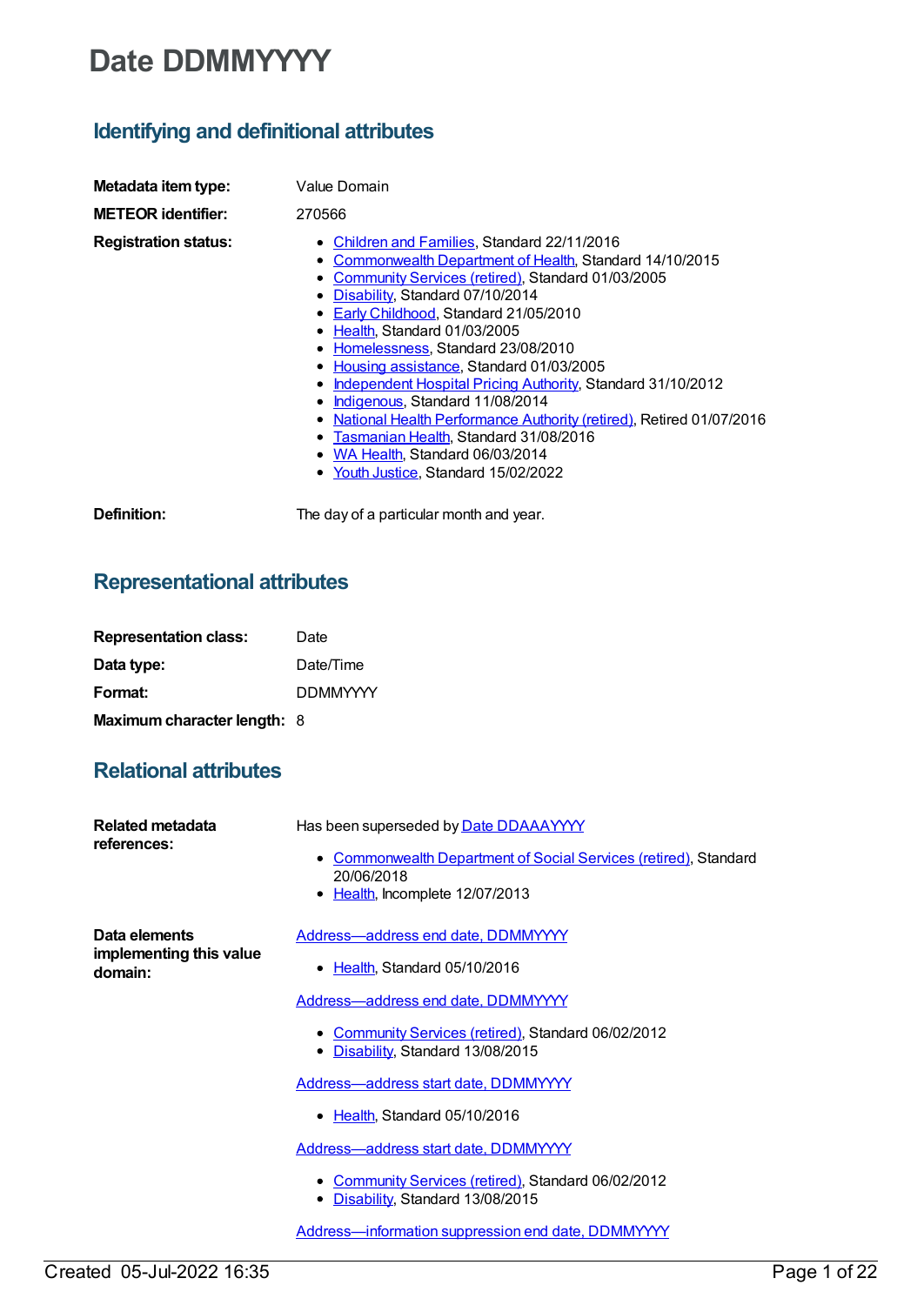• [Health](https://meteor.aihw.gov.au/RegistrationAuthority/12), Standard 05/10/2016

[Address—information](https://meteor.aihw.gov.au/content/522407) suppression start date, DDMMYYYY

• [Health](https://meteor.aihw.gov.au/RegistrationAuthority/12), Standard 05/10/2016

Admitted patient care waiting list [episode—scheduled](https://meteor.aihw.gov.au/content/269978) admission date, **DDMMYYYY** 

• [Health](https://meteor.aihw.gov.au/RegistrationAuthority/12), Standard 01/03/2005

Allied health clinical support [activity—activity](https://meteor.aihw.gov.au/content/705580) date, DDMMYYYY

• [Health](https://meteor.aihw.gov.au/RegistrationAuthority/12), Standard 12/12/2018

Allied health non-individual patient attributable [activity—activity](https://meteor.aihw.gov.au/content/705567) date, DDMMYYYY

• [Health](https://meteor.aihw.gov.au/RegistrationAuthority/12), Standard 12/12/2018

Allied health service event-non-admitted patient emergency department care service request issued date, DDMMYYYY

• [Health](https://meteor.aihw.gov.au/RegistrationAuthority/12), Standard 12/12/2018

Allied health service event—service [commencement](https://meteor.aihw.gov.au/content/705745) date, DDMMYYYY

• [Health](https://meteor.aihw.gov.au/RegistrationAuthority/12), Standard 12/12/2018

Allied health service [event—service](https://meteor.aihw.gov.au/content/705712) request received date, DDMMYYYY

• [Health](https://meteor.aihw.gov.au/RegistrationAuthority/12), Standard 12/12/2018

[Appointment—date,](https://meteor.aihw.gov.au/content/606308) DDMMYYYY

• WA [Health](https://meteor.aihw.gov.au/RegistrationAuthority/2), Standard 01/06/2017

[Appointment—date,](https://meteor.aihw.gov.au/content/496925) DDMMYYYY

• WA [Health](https://meteor.aihw.gov.au/RegistrationAuthority/2), Standard 19/03/2015

Cancer [staging—date](https://meteor.aihw.gov.au/content/458071) of cancer staging, DDMMYYYY

• [Health](https://meteor.aihw.gov.au/RegistrationAuthority/12), Standard 04/02/2015

Cancer [treatment—chemotherapy](https://meteor.aihw.gov.au/content/393552) completion date, DDMMYYYY

• [Health](https://meteor.aihw.gov.au/RegistrationAuthority/12), Superseded 08/05/2014

Cancer [treatment—chemotherapy](https://meteor.aihw.gov.au/content/561215) completion date, DDMMYYYY

• [Health](https://meteor.aihw.gov.au/RegistrationAuthority/12), Standard 08/05/2014

Cancer [treatment—chemotherapy](https://meteor.aihw.gov.au/content/393514) start date, DDMMYYYY

• [Health](https://meteor.aihw.gov.au/RegistrationAuthority/12), Superseded 08/05/2014

Cancer [treatment—chemotherapy](https://meteor.aihw.gov.au/content/561273) start date, DDMMYYYY

• [Health](https://meteor.aihw.gov.au/RegistrationAuthority/12), Standard 08/05/2014

Cancer [treatment—date](https://meteor.aihw.gov.au/content/462050) of treatment outcome, DDMMYYYY

• [Health](https://meteor.aihw.gov.au/RegistrationAuthority/12), Standard 04/02/2015

Cancer [treatment—hormone](https://meteor.aihw.gov.au/content/393568) therapy completion date, DDMMYYYY

• [Health](https://meteor.aihw.gov.au/RegistrationAuthority/12), Superseded 08/05/2014

Cancer [treatment—hormone](https://meteor.aihw.gov.au/content/561329) therapy completion date, DDMMYYYY

• [Health](https://meteor.aihw.gov.au/RegistrationAuthority/12), Standard 08/05/2014

Cancer [treatment—hormone](https://meteor.aihw.gov.au/content/393527) therapy start date, DDMMYYYY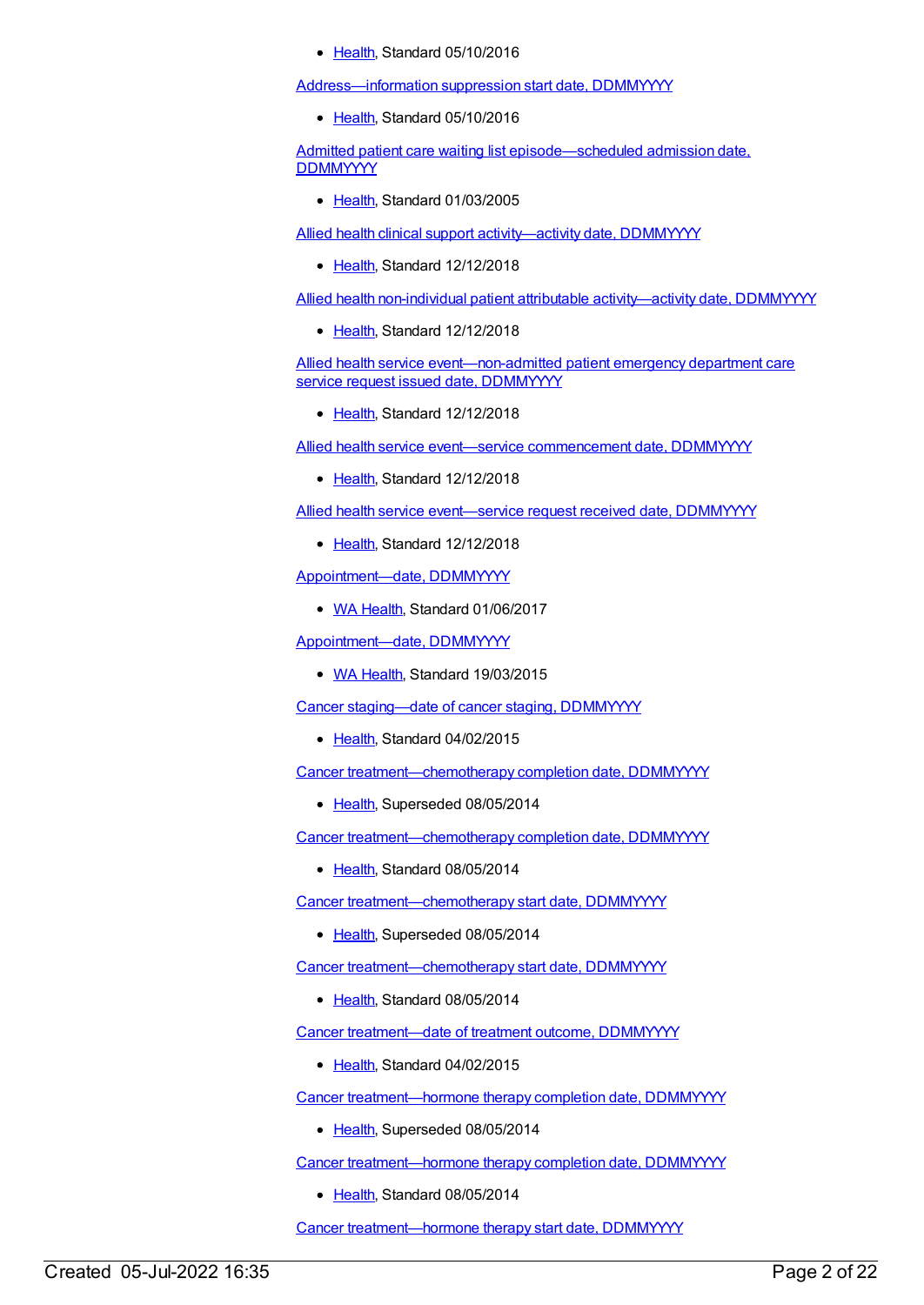#### • [Health](https://meteor.aihw.gov.au/RegistrationAuthority/12), Superseded 08/05/2014

Cancer [treatment—hormone](https://meteor.aihw.gov.au/content/561335) therapy start date, DDMMYYYY

• [Health](https://meteor.aihw.gov.au/RegistrationAuthority/12), Standard 08/05/2014

Cancer [treatment—immunotherapy](https://meteor.aihw.gov.au/content/393591) completion date, DDMMYYYY

• [Health](https://meteor.aihw.gov.au/RegistrationAuthority/12), Superseded 08/05/2014

Cancer [treatment—immunotherapy](https://meteor.aihw.gov.au/content/561360) completion date, DDMMYYYY

• [Health](https://meteor.aihw.gov.au/RegistrationAuthority/12), Standard 08/05/2014

Cancer [treatment—immunotherapy](https://meteor.aihw.gov.au/content/393541) start date, DDMMYYYY

• [Health](https://meteor.aihw.gov.au/RegistrationAuthority/12), Superseded 08/05/2014

Cancer [treatment—immunotherapy](https://meteor.aihw.gov.au/content/561366) start date, DDMMYYYY

• [Health](https://meteor.aihw.gov.au/RegistrationAuthority/12), Standard 08/05/2014

Cancer [treatment—non-surgical](https://meteor.aihw.gov.au/content/288136) cancer treatment completion date, DDMMYYYY

• [Health](https://meteor.aihw.gov.au/RegistrationAuthority/12), Retired 11/06/2014

Cancer [treatment—non-surgical](https://meteor.aihw.gov.au/content/288103) cancer treatment start date, DDMMYYYY

• [Health](https://meteor.aihw.gov.au/RegistrationAuthority/12), Retired 11/06/2014

Cancer [treatment—radiotherapy](https://meteor.aihw.gov.au/content/394464) completion date, DDMMYYYY

• [Health](https://meteor.aihw.gov.au/RegistrationAuthority/12), Superseded 08/05/2014

Cancer [treatment—radiotherapy](https://meteor.aihw.gov.au/content/561389) completion date, DDMMYYYY

[Health](https://meteor.aihw.gov.au/RegistrationAuthority/12), Standard 08/05/2014

Cancer [treatment—radiotherapy](https://meteor.aihw.gov.au/content/561469) start date, DDMMYYYY

- ACT Health [\(retired\)](https://meteor.aihw.gov.au/RegistrationAuthority/9), Candidate 08/08/2018
- [Health](https://meteor.aihw.gov.au/RegistrationAuthority/12), Standard 08/05/2014

Cancer [treatment—radiotherapy](https://meteor.aihw.gov.au/content/393497) start date, DDMMYYYY

• [Health](https://meteor.aihw.gov.au/RegistrationAuthority/12), Superseded 08/05/2014

Cancer [treatment—specialist](https://meteor.aihw.gov.au/content/487379) support services date, DDMMYYYY

• [Health](https://meteor.aihw.gov.au/RegistrationAuthority/12), Standard 14/05/2015

Cancer [treatment—surgical](https://meteor.aihw.gov.au/content/288632) procedure date, DDMMYYYY

• [Health](https://meteor.aihw.gov.au/RegistrationAuthority/12), Superseded 07/12/2011

Cancer [treatment—surgical](https://meteor.aihw.gov.au/content/393424) procedure date, DDMMYYYY

• [Health](https://meteor.aihw.gov.au/RegistrationAuthority/12), Superseded 08/05/2014

Cancer [treatment—surgical](https://meteor.aihw.gov.au/content/561574) procedure date, DDMMYYYY

• [Health](https://meteor.aihw.gov.au/RegistrationAuthority/12), Standard 08/05/2014

Cancer [treatment—systemic](https://meteor.aihw.gov.au/content/561606) therapy procedure date, DDMMYYYY

• [Health](https://meteor.aihw.gov.au/RegistrationAuthority/12), Standard 08/05/2014

Cancer treatment-systemic therapy procedure date, DDMMYYYY

• [Health](https://meteor.aihw.gov.au/RegistrationAuthority/12), Superseded 08/05/2014

Carer [household—care](https://meteor.aihw.gov.au/content/531768) authorisation end date, DDMMYYYY

• [Children](https://meteor.aihw.gov.au/RegistrationAuthority/17) and Families, Standard 22/11/2016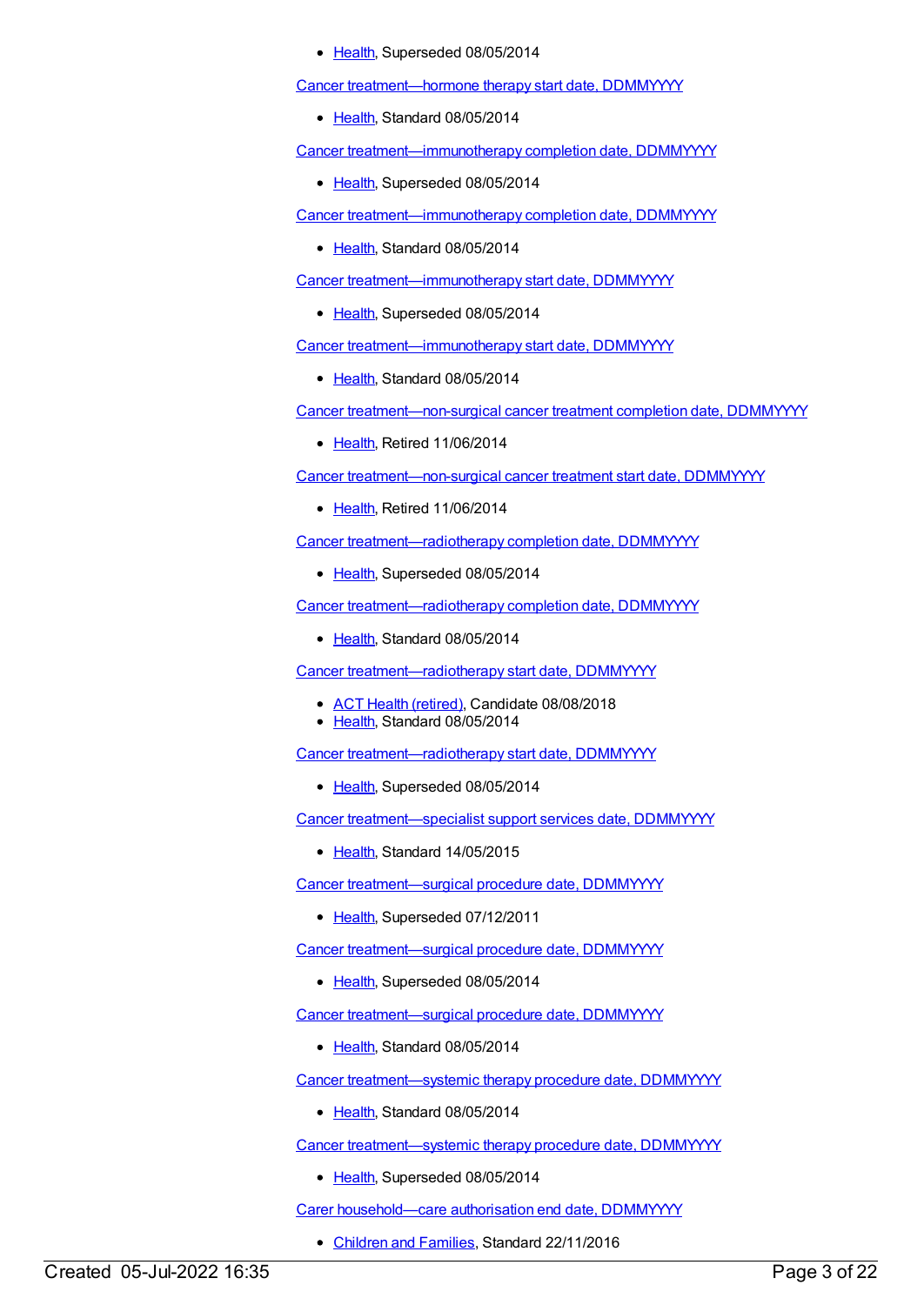• [Community](https://meteor.aihw.gov.au/RegistrationAuthority/1) Services (retired), Candidate 20/03/2014

Carer [household—care](https://meteor.aihw.gov.au/content/531704) authorisation start date, DDMMYYYY

- [Children](https://meteor.aihw.gov.au/RegistrationAuthority/17) and Families, Standard 22/11/2016
- [Community](https://meteor.aihw.gov.au/RegistrationAuthority/1) Services (retired), Candidate 20/03/2014

Child protection [notification—assessment](https://meteor.aihw.gov.au/content/331081) decision date, DDMMYYYY

• [Community](https://meteor.aihw.gov.au/RegistrationAuthority/1) Services (retired), Standard 30/04/2008

Child protection [notification—contact](https://meteor.aihw.gov.au/content/314528) date, DDMMYYYY

[Community](https://meteor.aihw.gov.au/RegistrationAuthority/1) Services (retired), Standard 30/04/2008

Child protection [notification—course](https://meteor.aihw.gov.au/content/455338) of action decision date, DDMMYYYY

- [Children](https://meteor.aihw.gov.au/RegistrationAuthority/17) and Families, Standard 22/11/2016
- [Community](https://meteor.aihw.gov.au/RegistrationAuthority/1) Services (retired), Candidate 19/08/2011

Child protection [notification—investigation](https://meteor.aihw.gov.au/content/455361) commencement date, DDMMYYYY

- [Children](https://meteor.aihw.gov.au/RegistrationAuthority/17) and Families, Standard 22/11/2016
- [Community](https://meteor.aihw.gov.au/RegistrationAuthority/1) Services (retired), Candidate 19/08/2011

Child protection [notification—investigation](https://meteor.aihw.gov.au/content/316537) commencement date, DDMMYYYY

• [Community](https://meteor.aihw.gov.au/RegistrationAuthority/1) Services (retired), Standard 30/04/2008

Child protection [notification—investigation](https://meteor.aihw.gov.au/content/456528) conclusion date, DDMMYYYY

- [Children](https://meteor.aihw.gov.au/RegistrationAuthority/17) and Families, Standard 22/11/2016
- [Community](https://meteor.aihw.gov.au/RegistrationAuthority/1) Services (retired), Candidate 19/08/2011

Child protection [notification—investigation](https://meteor.aihw.gov.au/content/316549) conclusion date, DDMMYYYY

[Community](https://meteor.aihw.gov.au/RegistrationAuthority/1) Services (retired), Standard 30/04/2008

Child protection [notification—notification](https://meteor.aihw.gov.au/content/455248) date, DDMMYYYY

- [Children](https://meteor.aihw.gov.au/RegistrationAuthority/17) and Families, Standard 22/11/2016
- [Community](https://meteor.aihw.gov.au/RegistrationAuthority/1) Services (retired), Candidate 19/08/2011

Child protection [substantiation—date](https://meteor.aihw.gov.au/content/741802) of substantiation, DDMMYYYY

• [Children](https://meteor.aihw.gov.au/RegistrationAuthority/17) and Families, Standard 26/05/2021

[Client—case](https://meteor.aihw.gov.au/content/316408) plan review date, DDMMYYYY

[Community](https://meteor.aihw.gov.au/RegistrationAuthority/1) Services (retired), Standard 18/12/2007

[Client—caseworker](https://meteor.aihw.gov.au/content/317373) allocation date, DDMMYYYY

• [Community](https://meteor.aihw.gov.au/RegistrationAuthority/1) Services (retired), Standard 18/12/2007

[Client—initial](https://meteor.aihw.gov.au/content/316402) case plan date, DDMMYYYY

• [Community](https://meteor.aihw.gov.au/RegistrationAuthority/1) Services (retired), Standard 18/12/2007

[Client—support](https://meteor.aihw.gov.au/content/513067) plan last review date, DDMMYYYY

- [Community](https://meteor.aihw.gov.au/RegistrationAuthority/1) Services (retired), Standard 10/04/2013
- [Disability](https://meteor.aihw.gov.au/RegistrationAuthority/16), Standard 13/08/2015

Community nursing service [episode—first](https://meteor.aihw.gov.au/content/270190) contact date, DDMMYYYY

• [Health](https://meteor.aihw.gov.au/RegistrationAuthority/12), Standard 01/03/2005

Community nursing service [episode—last](https://meteor.aihw.gov.au/content/270191) contact date, DDMMYYYY

• [Health](https://meteor.aihw.gov.au/RegistrationAuthority/12), Standard 01/03/2005

Contracted hospital [care—contracted](https://meteor.aihw.gov.au/content/270105) care commencement date, DDMMYYYY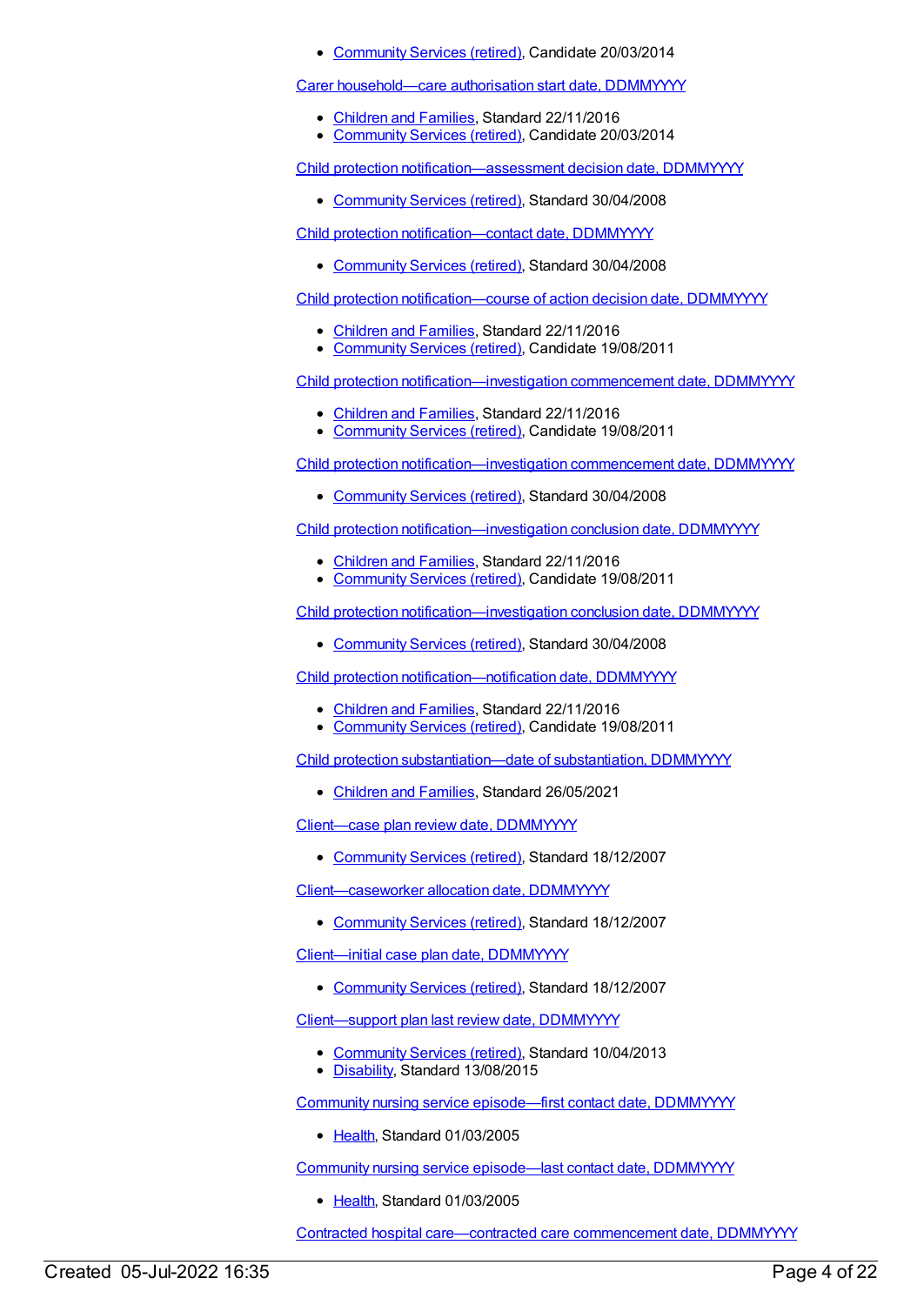[Health](https://meteor.aihw.gov.au/RegistrationAuthority/12), Standard 01/03/2005

Contracted hospital [care—contracted](https://meteor.aihw.gov.au/content/270106) care completed date, DDMMYYYY

• [Health](https://meteor.aihw.gov.au/RegistrationAuthority/12), Standard 01/03/2005

Detention [period—detention](https://meteor.aihw.gov.au/content/508125) end date, DDMMYYYY

- [Community](https://meteor.aihw.gov.au/RegistrationAuthority/1) Services (retired), Not progressed 23/01/2018
- Youth [Justice](https://meteor.aihw.gov.au/RegistrationAuthority/4), Standard 15/02/2022

Detention [period—detention](https://meteor.aihw.gov.au/content/508301) start date, DDMMYYYY

- [Community](https://meteor.aihw.gov.au/RegistrationAuthority/1) Services (retired), Not progressed 23/01/2018
- Youth [Justice](https://meteor.aihw.gov.au/RegistrationAuthority/4), Standard 15/02/2022

[Dwelling—construction](https://meteor.aihw.gov.au/content/270242) completion date, DDMMYYYY

• Housing [assistance](https://meteor.aihw.gov.au/RegistrationAuthority/11), Retired 01/05/2013

Dwelling-date occupied, DDMMYYYY

• Housing [assistance](https://meteor.aihw.gov.au/RegistrationAuthority/11), Standard 30/08/2017

Dwelling-date occupied, DDMMYYYY

• Housing [assistance](https://meteor.aihw.gov.au/RegistrationAuthority/11), Superseded 10/02/2006

Dwelling-date occupied, DDMMYYYY

• Housing [assistance](https://meteor.aihw.gov.au/RegistrationAuthority/11), Superseded 30/08/2017

Dwelling-date vacated, DDMMYYYY

• Housing [assistance](https://meteor.aihw.gov.au/RegistrationAuthority/11), Standard 30/08/2017

Dwelling-date vacated, DDMMYYYY

• Housing [assistance](https://meteor.aihw.gov.au/RegistrationAuthority/11), Superseded 10/02/2006

Dwelling-date vacated, DDMMYYYY

• Housing [assistance](https://meteor.aihw.gov.au/RegistrationAuthority/11), Superseded 30/08/2017

[Dwelling—purchase](https://meteor.aihw.gov.au/content/270243) completion date, DDMMYYYY

• Housing [assistance](https://meteor.aihw.gov.au/RegistrationAuthority/11), Retired 01/05/2013

[Dwelling—vacancy](https://meteor.aihw.gov.au/content/607868) end date, DDMMYYYY

• Housing [assistance](https://meteor.aihw.gov.au/RegistrationAuthority/11), Standard 30/08/2017

Dwelling-vacancy end date, DDMMYYYY

• Housing [assistance](https://meteor.aihw.gov.au/RegistrationAuthority/11), Superseded 30/08/2017

[Dwelling—vacancy](https://meteor.aihw.gov.au/content/607870) start date, DDMMYYYY

• Housing [assistance](https://meteor.aihw.gov.au/RegistrationAuthority/11), Standard 30/08/2017

[Dwelling—vacancy](https://meteor.aihw.gov.au/content/473940) start date, DDMMYYYY

• Housing [assistance](https://meteor.aihw.gov.au/RegistrationAuthority/11), Superseded 30/08/2017

Elective care waiting list [episode—category](https://meteor.aihw.gov.au/content/598052) reassignment date, DDMMYYYY

• [Health](https://meteor.aihw.gov.au/RegistrationAuthority/12), Superseded 19/11/2015

Elective care waiting list [episode—category](https://meteor.aihw.gov.au/content/270010) reassignment date, DDMMYYYY

• [Health](https://meteor.aihw.gov.au/RegistrationAuthority/12), Superseded 12/06/2015

Elective care waiting list [episode—category](https://meteor.aihw.gov.au/content/732418) reassignment date, DDMMYYYY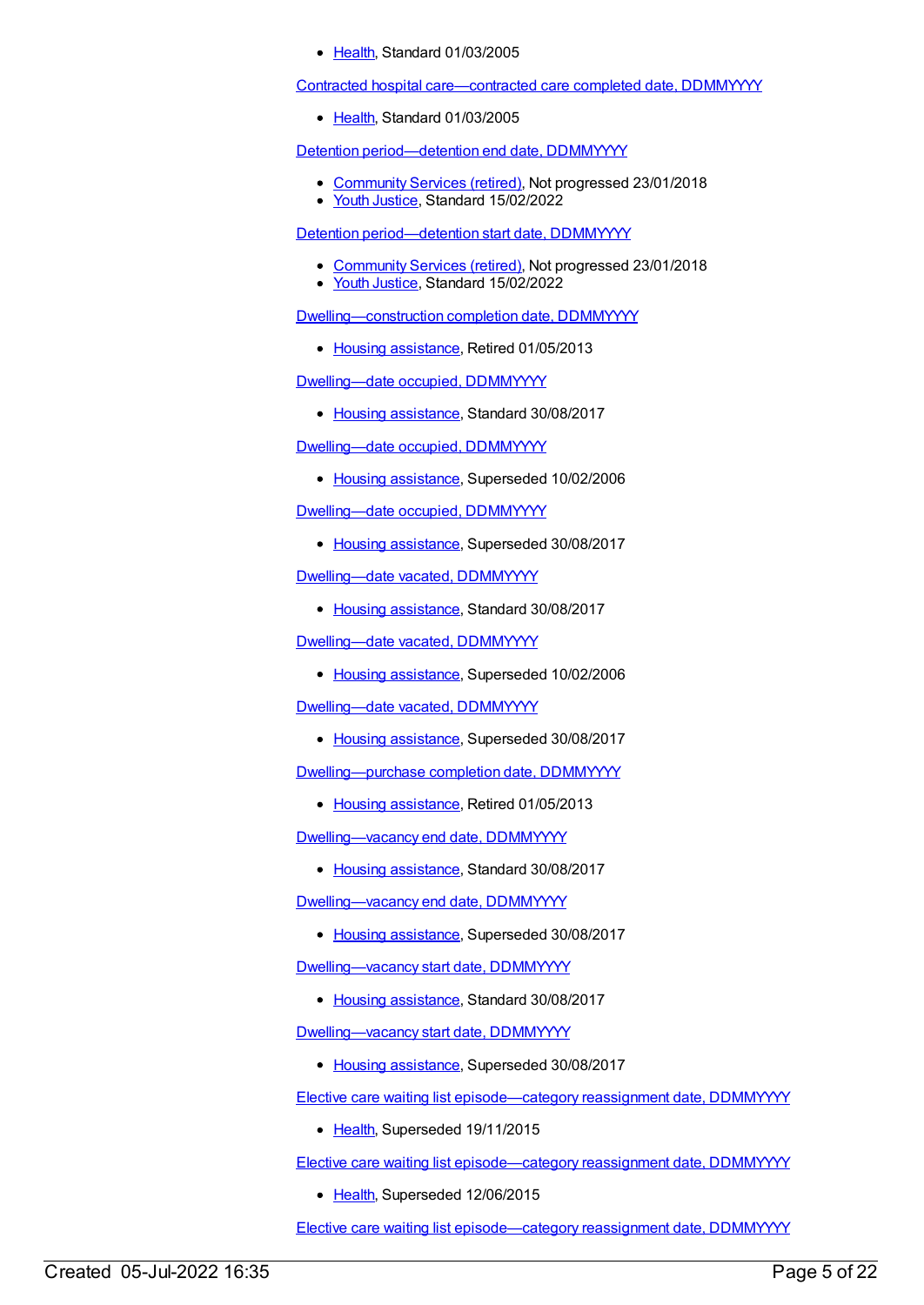[Health](https://meteor.aihw.gov.au/RegistrationAuthority/12), Standard 05/02/2021

Elective care waiting list [episode—category](https://meteor.aihw.gov.au/content/613683) reassignment date, DDMMYYYY

- ACT Health [\(retired\)](https://meteor.aihw.gov.au/RegistrationAuthority/9), Candidate 08/08/2018
- [Health](https://meteor.aihw.gov.au/RegistrationAuthority/12), Superseded 05/02/2021
- **[Tasmanian](https://meteor.aihw.gov.au/RegistrationAuthority/15) Health, Standard 02/12/2016**

Elective care waiting list [episode—listing](https://meteor.aihw.gov.au/content/684808) date for care, DDMMYYYY

- ACT Health [\(retired\)](https://meteor.aihw.gov.au/RegistrationAuthority/9), Candidate 20/07/2018
- [Health](https://meteor.aihw.gov.au/RegistrationAuthority/12), Standard 25/01/2018
- [Tasmanian](https://meteor.aihw.gov.au/RegistrationAuthority/15) Health, Standard 16/06/2020

Elective care waiting list [episode—listing](https://meteor.aihw.gov.au/content/269957) date for care, DDMMYYYY

- [Health](https://meteor.aihw.gov.au/RegistrationAuthority/12), Superseded 25/01/2018
- [Tasmanian](https://meteor.aihw.gov.au/RegistrationAuthority/15) Health, Superseded 16/06/2020

Elective surgery waiting list [episode—waiting](https://meteor.aihw.gov.au/content/684836) list removal date, DDMMYYYY

- ACT Health [\(retired\)](https://meteor.aihw.gov.au/RegistrationAuthority/9), Candidate 03/08/2018
- [Health](https://meteor.aihw.gov.au/RegistrationAuthority/12), Standard 12/12/2018
- **[Tasmanian](https://meteor.aihw.gov.au/RegistrationAuthority/15) Health, Standard 16/06/2020**

Elective surgery waiting list [episode—waiting](https://meteor.aihw.gov.au/content/270082) list removal date, DDMMYYYY

- [Health](https://meteor.aihw.gov.au/RegistrationAuthority/12), Superseded 25/01/2018
- [Tasmanian](https://meteor.aihw.gov.au/RegistrationAuthority/15) Health, Superseded 16/06/2020

[Electrocardiogram—electrocardiogram](https://meteor.aihw.gov.au/content/343820) date, DDMMYYYY

• [Health](https://meteor.aihw.gov.au/RegistrationAuthority/12), Standard 01/10/2008

Emergency department stay-physical departure date, DDMMYYYY

- [Health](https://meteor.aihw.gov.au/RegistrationAuthority/12), Superseded 25/01/2018
- **[Tasmanian](https://meteor.aihw.gov.au/RegistrationAuthority/15) Health, Superseded 22/05/2020**

Emergency department [stay—physical](https://meteor.aihw.gov.au/content/474436) departure date, DDMMYYYY

- [Health](https://meteor.aihw.gov.au/RegistrationAuthority/12), Superseded 19/11/2015
- [Independent](https://meteor.aihw.gov.au/RegistrationAuthority/3) Hospital Pricing Authority, Standard 31/10/2012
- National Health [Performance](https://meteor.aihw.gov.au/RegistrationAuthority/8) Authority (retired), Retired 01/07/2016
- **[Tasmanian](https://meteor.aihw.gov.au/RegistrationAuthority/15) Health, Superseded 08/12/2016**

Emergency department [stay—physical](https://meteor.aihw.gov.au/content/471853) departure date, DDMMYYYY

• [Health](https://meteor.aihw.gov.au/RegistrationAuthority/12), Superseded 30/01/2012

Emergency department [stay—physical](https://meteor.aihw.gov.au/content/322597) departure date, DDMMYYYY

[Health](https://meteor.aihw.gov.au/RegistrationAuthority/12), Superseded 17/04/2012

Emergency department stay--physical departure date, DDMMYYYY

• [Health](https://meteor.aihw.gov.au/RegistrationAuthority/12), Standard 20/10/2021

Emergency department [stay—physical](https://meteor.aihw.gov.au/content/684489) departure date, DDMMYYYY

- ACT Health [\(retired\)](https://meteor.aihw.gov.au/RegistrationAuthority/9), Candidate 08/08/2018
- [Health](https://meteor.aihw.gov.au/RegistrationAuthority/12), Superseded 20/10/2021
- [Tasmanian](https://meteor.aihw.gov.au/RegistrationAuthority/15) Health, Standard 22/05/2020

Emergency department stay-presentation date, DDMMYYYY

- ACT Health [\(retired\)](https://meteor.aihw.gov.au/RegistrationAuthority/9), Candidate 08/08/2018
- [Health](https://meteor.aihw.gov.au/RegistrationAuthority/12), Superseded 20/10/2021
- **[Tasmanian](https://meteor.aihw.gov.au/RegistrationAuthority/15) Health, Standard 25/05/2020**

Emergency department stay-presentation date, DDMMYYYY

• [Health](https://meteor.aihw.gov.au/RegistrationAuthority/12), Standard 20/10/2021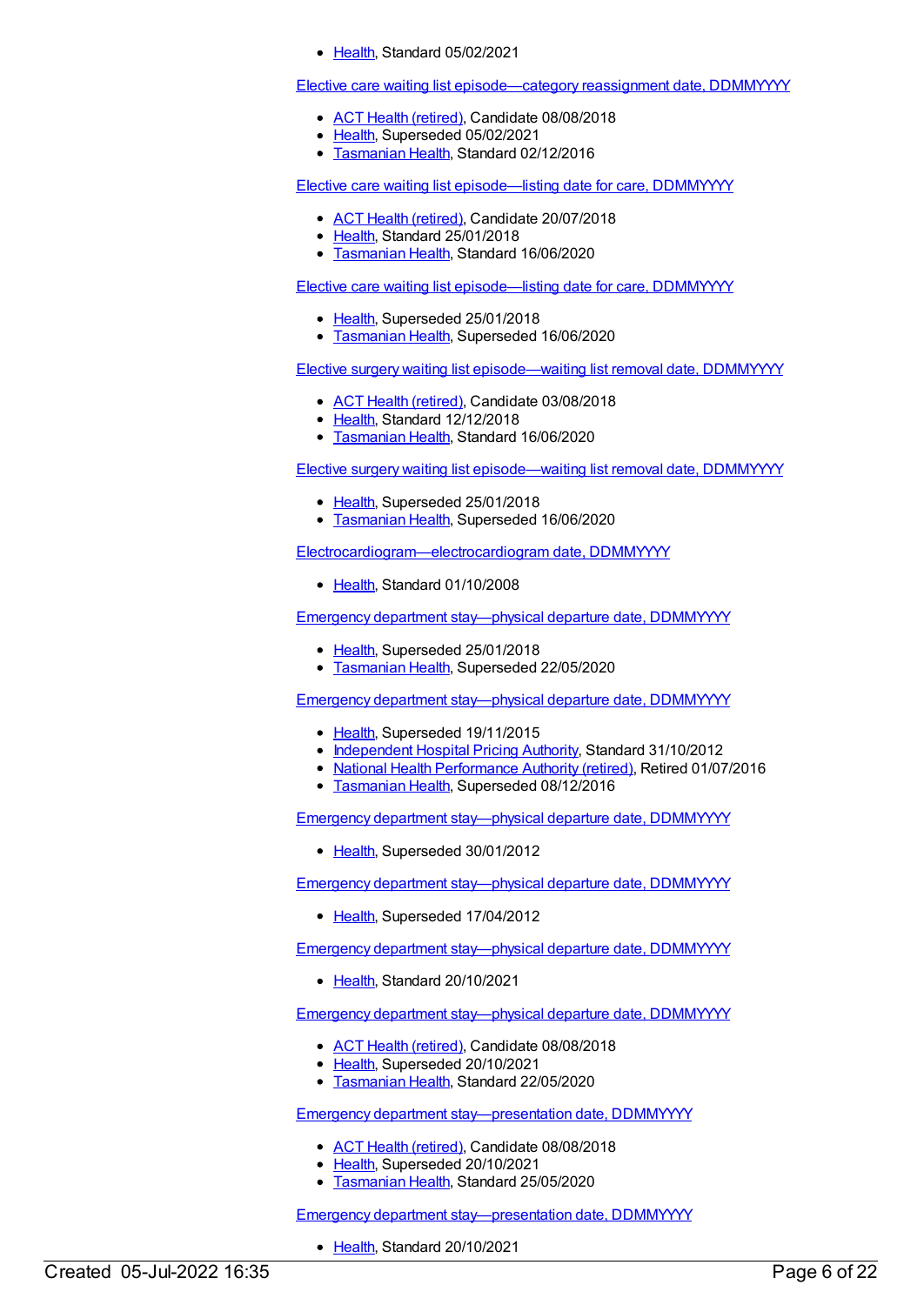Emergency department [stay—presentation](https://meteor.aihw.gov.au/content/471886) date, DDMMYYYY

- [Health](https://meteor.aihw.gov.au/RegistrationAuthority/12), Superseded 05/10/2016
- [Independent](https://meteor.aihw.gov.au/RegistrationAuthority/3) Hospital Pricing Authority, Standard 31/10/2012
- National Health [Performance](https://meteor.aihw.gov.au/RegistrationAuthority/8) Authority (retired), Retired 01/07/2016
- **[Tasmanian](https://meteor.aihw.gov.au/RegistrationAuthority/15) Health, Superseded 25/05/2020**

Emergency department [stay—presentation](https://meteor.aihw.gov.au/content/651867) date, DDMMYYYY

• [Health](https://meteor.aihw.gov.au/RegistrationAuthority/12), Superseded 25/01/2018

Emergency service stay—clinical care [commencement](https://meteor.aihw.gov.au/content/745741) date, DDMMYYYY

[Health](https://meteor.aihw.gov.au/RegistrationAuthority/12), Standard 20/10/2021

Emergency service [stay—episode](https://meteor.aihw.gov.au/content/745755) end date, DDMMYYYY

[Health](https://meteor.aihw.gov.au/RegistrationAuthority/12), Standard 20/10/2021

Emergency service stay--physical departure date, DDMMYYYY

Ealth, Standard 20/10/2021

Emergency service [stay—presentation](https://meteor.aihw.gov.au/content/745724) date, DDMMYYYY

Ealth, Standard 20/10/2021

Emergency service stay—triage date, [DDMMYYYY](https://meteor.aihw.gov.au/content/745778)

Ealth, Standard 20/10/2021

Episode of admitted patient care [\(newborn\)—date](https://meteor.aihw.gov.au/content/270034) of change to qualification status, **DDMMYYYY** 

• [Health](https://meteor.aihw.gov.au/RegistrationAuthority/12), Standard 01/03/2005

Episode of admitted patient care [\(procedure\)—procedure](https://meteor.aihw.gov.au/content/270298) commencement date, **DDMMYYYY** 

[Health](https://meteor.aihw.gov.au/RegistrationAuthority/12), Standard 01/03/2005

Episode of admitted patient [care—admission](https://meteor.aihw.gov.au/content/269967) date, DDMMYYYY

- ACT Health [\(retired\)](https://meteor.aihw.gov.au/RegistrationAuthority/9), Candidate 09/08/2018
- [Commonwealth](https://meteor.aihw.gov.au/RegistrationAuthority/10) Department of Health, Recorded 16/07/2015
- [Health](https://meteor.aihw.gov.au/RegistrationAuthority/12), Superseded 06/09/2018
- National Health [Performance](https://meteor.aihw.gov.au/RegistrationAuthority/8) Authority (retired), Retired 01/07/2016
- [Tasmanian](https://meteor.aihw.gov.au/RegistrationAuthority/15) Health, Superseded 17/06/2020

Episode of admitted patient [care—admission](https://meteor.aihw.gov.au/content/695137) date, DDMMYYYY

- [Health](https://meteor.aihw.gov.au/RegistrationAuthority/12), Standard 06/09/2018
- [Tasmanian](https://meteor.aihw.gov.au/RegistrationAuthority/15) Health, Standard 17/06/2020

Episode of admitted patient [care—palliative](https://meteor.aihw.gov.au/content/681040) care phase end date, DDMMYYYY

- [Health](https://meteor.aihw.gov.au/RegistrationAuthority/12), Standard 25/01/2018
- **[Tasmanian](https://meteor.aihw.gov.au/RegistrationAuthority/15) Health, Standard 06/05/2020**

Episode of admitted patient [care—palliative](https://meteor.aihw.gov.au/content/681043) care phase start date, DDMMYYYY

- [Health](https://meteor.aihw.gov.au/RegistrationAuthority/12), Standard 25/01/2018
- **[Tasmanian](https://meteor.aihw.gov.au/RegistrationAuthority/15) Health, Standard 06/05/2020**

Episode of admitted patient [care—palliative](https://meteor.aihw.gov.au/content/654651) phase of care end date, DDMMYYYY

• [Health](https://meteor.aihw.gov.au/RegistrationAuthority/12), Superseded 25/01/2018

Episode of admitted patient [care—palliative](https://meteor.aihw.gov.au/content/445598) phase of care end date, DDMMYYYY

- [Health](https://meteor.aihw.gov.au/RegistrationAuthority/12), Superseded 03/11/2016
- [Independent](https://meteor.aihw.gov.au/RegistrationAuthority/3) Hospital Pricing Authority, Standard 31/10/2012
- [Tasmanian](https://meteor.aihw.gov.au/RegistrationAuthority/15) Health, Superseded 06/05/2020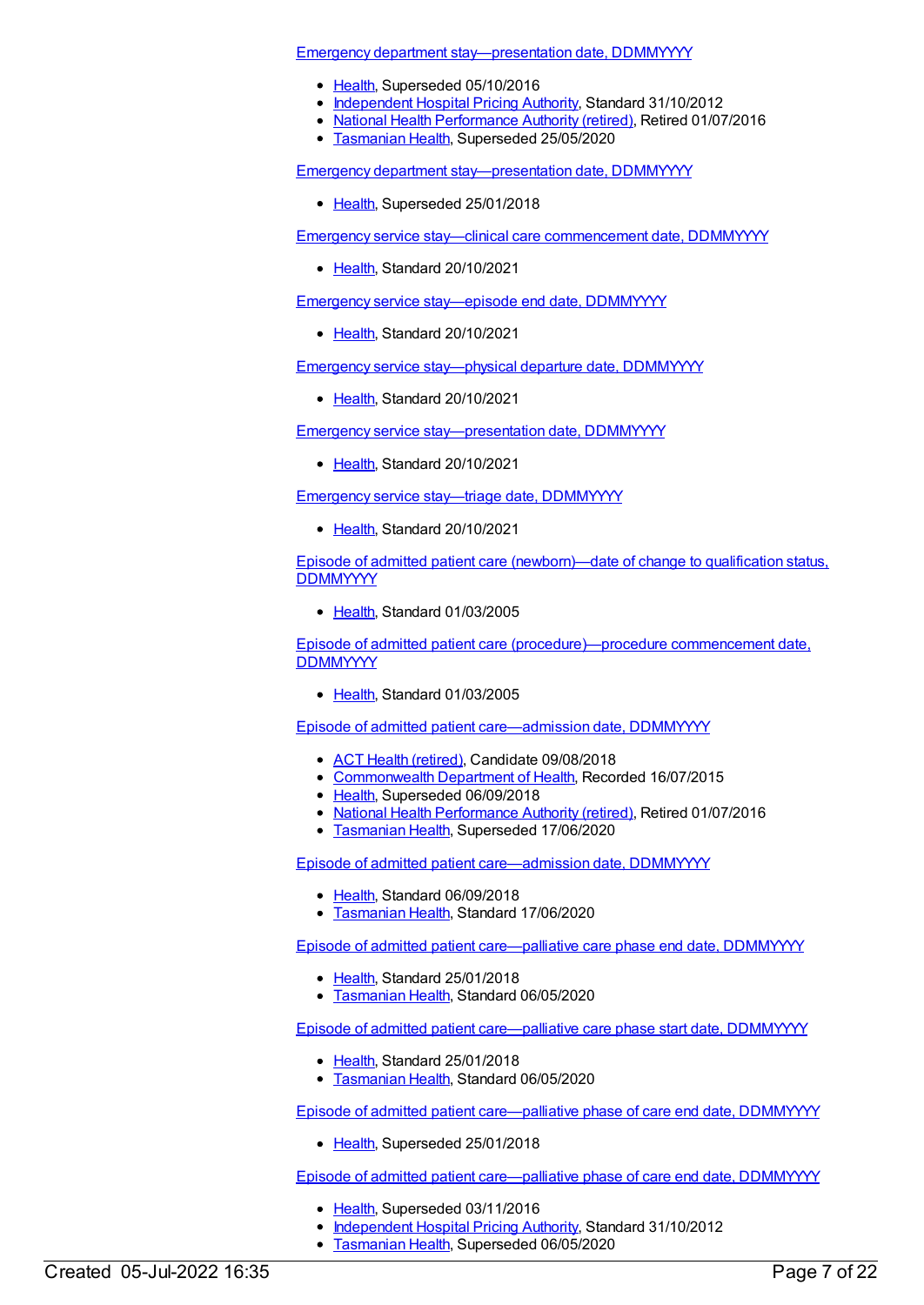Episode of admitted patient [care—palliative](https://meteor.aihw.gov.au/content/654672) phase of care start date, DDMMYYYY

• [Health](https://meteor.aihw.gov.au/RegistrationAuthority/12), Superseded 25/01/2018

Episode of admitted patient [care—palliative](https://meteor.aihw.gov.au/content/445848) phase of care start date, DDMMYYYY

- [Health](https://meteor.aihw.gov.au/RegistrationAuthority/12), Superseded 03/11/2016
- [Independent](https://meteor.aihw.gov.au/RegistrationAuthority/3) Hospital Pricing Authority, Standard 31/10/2012
- [Tasmanian](https://meteor.aihw.gov.au/RegistrationAuthority/15) Health, Superseded 06/05/2020

Episode of admitted patient care—rapid response call date, [DDMMYYYY](https://meteor.aihw.gov.au/content/592972)

[Health](https://meteor.aihw.gov.au/RegistrationAuthority/12), Standard 04/09/2015

Episode of admitted patient [care—separation](https://meteor.aihw.gov.au/content/270025) date, DDMMYYYY

- ACT Health [\(retired\)](https://meteor.aihw.gov.au/RegistrationAuthority/9), Candidate 09/08/2018
- [Commonwealth](https://meteor.aihw.gov.au/RegistrationAuthority/10) Department of Health, Recorded 16/07/2015
- [Health](https://meteor.aihw.gov.au/RegistrationAuthority/12), Standard 01/03/2005
- **[Tasmanian](https://meteor.aihw.gov.au/RegistrationAuthority/15) Health, Standard 02/09/2016**

Episode of care (community [setting\)—first](https://meteor.aihw.gov.au/content/270210) service delivery date, DDMMYYYY

[Health](https://meteor.aihw.gov.au/RegistrationAuthority/12), Standard 01/03/2005

Episode of [care—mental](https://meteor.aihw.gov.au/content/575251) health phase of care end date, DDMMYYYY

- [Health](https://meteor.aihw.gov.au/RegistrationAuthority/12), Standard 28/02/2017
- [Independent](https://meteor.aihw.gov.au/RegistrationAuthority/3) Hospital Pricing Authority, Standard 15/10/2014

Episode of [care—mental](https://meteor.aihw.gov.au/content/575257) health phase of care start date, DDMMYYYY

- [Health](https://meteor.aihw.gov.au/RegistrationAuthority/12), Standard 28/02/2017
- [Independent](https://meteor.aihw.gov.au/RegistrationAuthority/3) Hospital Pricing Authority, Standard 15/10/2014

Episode of mental health [care—episode](https://meteor.aihw.gov.au/content/614096) end date, DDMMYYYY

• [Independent](https://meteor.aihw.gov.au/RegistrationAuthority/3) Hospital Pricing Authority, Standard 16/03/2016

Episode of mental health [care—episode](https://meteor.aihw.gov.au/content/653344) end date, DDMMYYYY

• [Health](https://meteor.aihw.gov.au/RegistrationAuthority/12), Superseded 25/01/2018

Episode of mental health [care—episode](https://meteor.aihw.gov.au/content/680891) end date, DDMMYYYY

- ACT Health [\(retired\)](https://meteor.aihw.gov.au/RegistrationAuthority/9), Candidate 09/08/2018
- [Health](https://meteor.aihw.gov.au/RegistrationAuthority/12), Superseded 12/12/2018

Episode of mental health [care—episode](https://meteor.aihw.gov.au/content/717758) end date, DDMMYYYY

• [Health](https://meteor.aihw.gov.au/RegistrationAuthority/12), Superseded 23/12/2020

Episode of mental health [care—episode](https://meteor.aihw.gov.au/content/730859) end date, DDMMYYYY

• [Health](https://meteor.aihw.gov.au/RegistrationAuthority/12), Standard 23/12/2020

Episode of mental health [care—episode](https://meteor.aihw.gov.au/content/702525) end date, DDMMYYYY

• [Health](https://meteor.aihw.gov.au/RegistrationAuthority/12), Superseded 17/01/2020

Episode of mental health [care—episode](https://meteor.aihw.gov.au/content/614072) start date, DDMMYYYY

• [Independent](https://meteor.aihw.gov.au/RegistrationAuthority/3) Hospital Pricing Authority, Superseded 28/02/2017

Episode of mental health [care—episode](https://meteor.aihw.gov.au/content/653738) start date, DDMMYYYY

• [Health](https://meteor.aihw.gov.au/RegistrationAuthority/12), Superseded 25/01/2018

Episode of mental health [care—episode](https://meteor.aihw.gov.au/content/680898) start date, DDMMYYYY

• [Health](https://meteor.aihw.gov.au/RegistrationAuthority/12), Superseded 17/01/2020

Episode of mental health [care—episode](https://meteor.aihw.gov.au/content/722601) start date, DDMMYYYY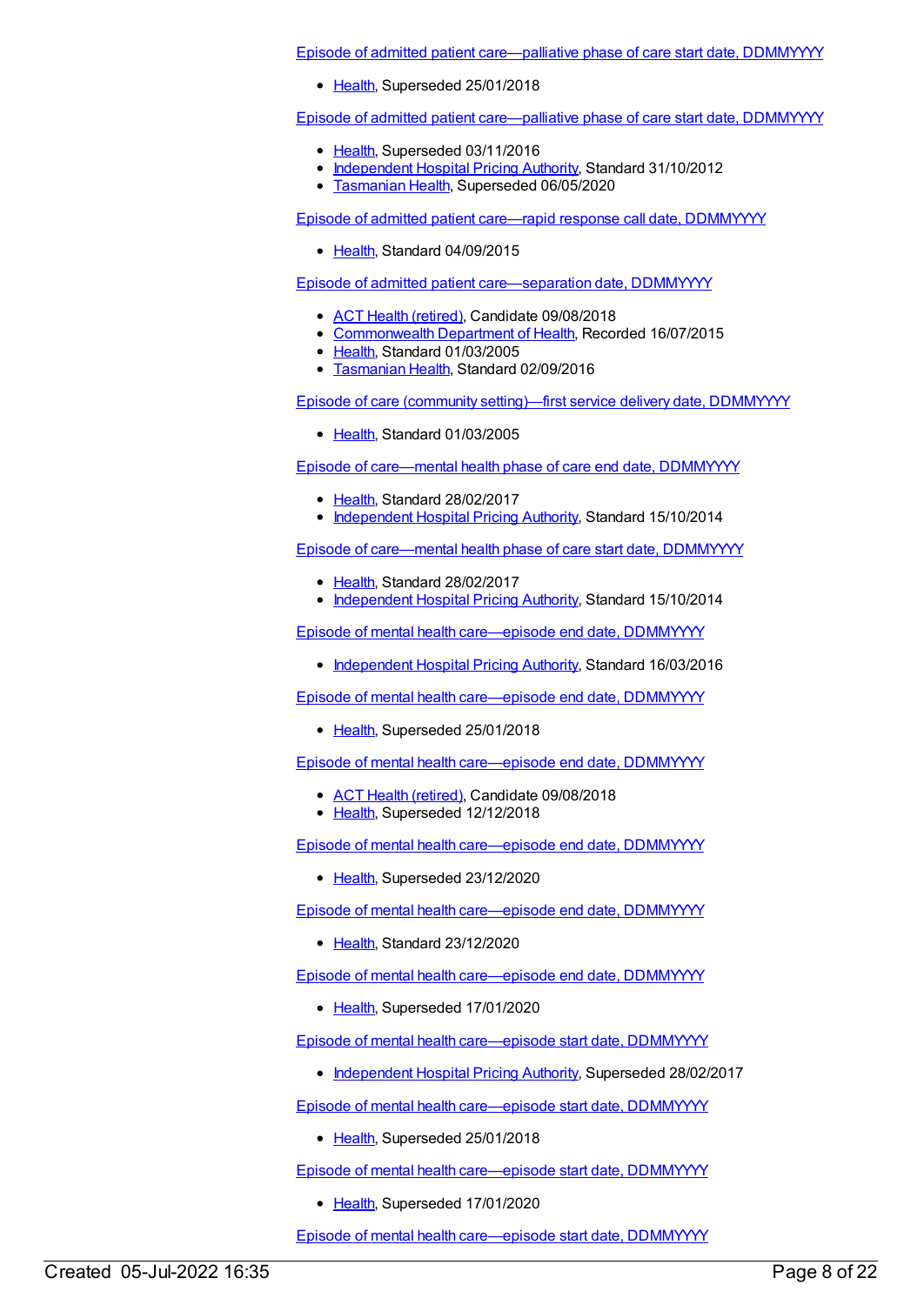• [Health](https://meteor.aihw.gov.au/RegistrationAuthority/12), Superseded 23/12/2020

Episode of mental health [care—episode](https://meteor.aihw.gov.au/content/730809) start date, DDMMYYYY

• [Health](https://meteor.aihw.gov.au/RegistrationAuthority/12), Standard 23/12/2020

Episode of residential [care—episode](https://meteor.aihw.gov.au/content/534037) end date, DDMMYYYY

• [Health](https://meteor.aihw.gov.au/RegistrationAuthority/12), Superseded 25/01/2018

Episode of residential [care—episode](https://meteor.aihw.gov.au/content/685913) end date, DDMMYYYY

- ACT Health [\(retired\)](https://meteor.aihw.gov.au/RegistrationAuthority/9), Candidate 09/08/2018
- [Health](https://meteor.aihw.gov.au/RegistrationAuthority/12), Superseded 16/01/2020

Episode of residential [care—episode](https://meteor.aihw.gov.au/content/723189) end date, DDMMYYYY

[Health](https://meteor.aihw.gov.au/RegistrationAuthority/12), Standard 16/01/2020

Episode of residential [care—episode](https://meteor.aihw.gov.au/content/417650) end date, DDMMYYYY

• [Health](https://meteor.aihw.gov.au/RegistrationAuthority/12), Superseded 07/03/2014

Episode of residential [care—episode](https://meteor.aihw.gov.au/content/270062) end date, DDMMYYYY

• [Health](https://meteor.aihw.gov.au/RegistrationAuthority/12), Superseded 07/12/2011

Episode of residential [care—episode](https://meteor.aihw.gov.au/content/534048) start date, DDMMYYYY

- ACT Health [\(retired\)](https://meteor.aihw.gov.au/RegistrationAuthority/9), Candidate 09/08/2018
- [Health](https://meteor.aihw.gov.au/RegistrationAuthority/12), Superseded 12/12/2018

Episode of residential [care—episode](https://meteor.aihw.gov.au/content/723194) start date, DDMMYYYY

• [Health](https://meteor.aihw.gov.au/RegistrationAuthority/12), Standard 16/01/2020

Episode of residential [care—episode](https://meteor.aihw.gov.au/content/417636) start date, DDMMYYYY

• [Health](https://meteor.aihw.gov.au/RegistrationAuthority/12), Superseded 07/03/2014

Episode of residential [care—episode](https://meteor.aihw.gov.au/content/270064) start date, DDMMYYYY

• [Health](https://meteor.aihw.gov.au/RegistrationAuthority/12), Superseded 07/12/2011

Episode of residential [care—episode](https://meteor.aihw.gov.au/content/707514) start date, DDMMYYYY

• [Health](https://meteor.aihw.gov.au/RegistrationAuthority/12), Superseded 16/01/2020

Episode of treatment for alcohol and other [drugs—treatment](https://meteor.aihw.gov.au/content/270067) cessation date, **DDMMYYYY** 

- ACT Health [\(retired\)](https://meteor.aihw.gov.au/RegistrationAuthority/9), Candidate 09/08/2018
- [Health](https://meteor.aihw.gov.au/RegistrationAuthority/12), Standard 01/03/2005

Episode of treatment for alcohol and other [drugs—treatment](https://meteor.aihw.gov.au/content/270069) commencement date, **DDMMYYYY** 

- ACT Health [\(retired\)](https://meteor.aihw.gov.au/RegistrationAuthority/9), Candidate 09/08/2018
- [Health](https://meteor.aihw.gov.au/RegistrationAuthority/12), Standard 01/03/2005

Functional stress test—test date, [DDMMYYYY](https://meteor.aihw.gov.au/content/347054)

• [Health](https://meteor.aihw.gov.au/RegistrationAuthority/12), Standard 01/10/2008

Health information [system—record](https://meteor.aihw.gov.au/content/493954) extracted date, DDMMYYYY

• WA [Health](https://meteor.aihw.gov.au/RegistrationAuthority/2), Standard 19/03/2015

Health information [system—record](https://meteor.aihw.gov.au/content/572667) last updated date, DDMMYYYY

• WA [Health](https://meteor.aihw.gov.au/RegistrationAuthority/2), Standard 19/03/2015

Health information [system—record](https://meteor.aihw.gov.au/content/493956) load date, DDMMYYYY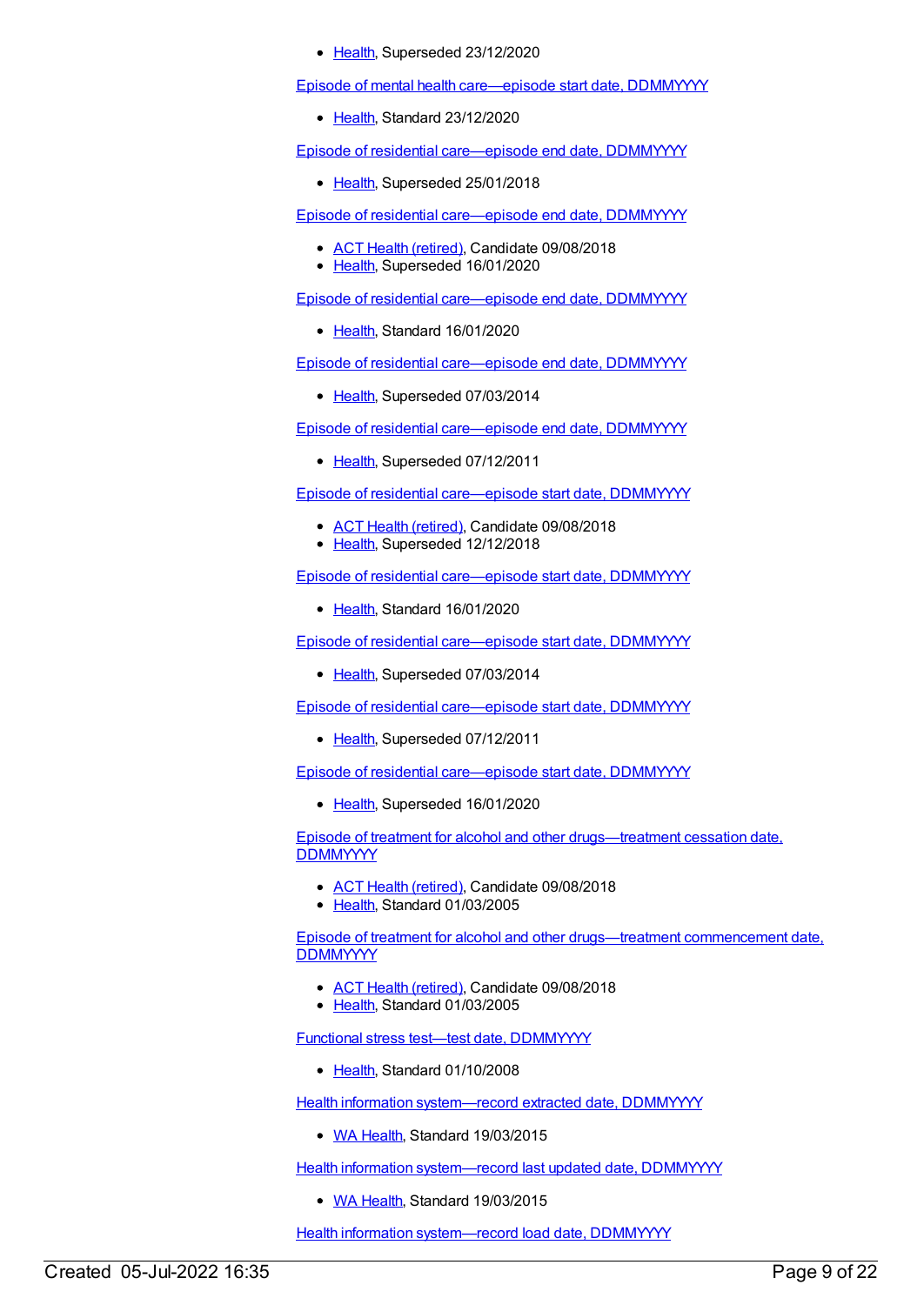#### • WA [Health](https://meteor.aihw.gov.au/RegistrationAuthority/2), Standard 19/03/2015

Health information [system—record](https://meteor.aihw.gov.au/content/493958) mapped date, DDMMYYYY

• WA [Health](https://meteor.aihw.gov.au/RegistrationAuthority/2), Standard 19/03/2015

Health service event—first service contact date, [DDMMYYYY](https://meteor.aihw.gov.au/content/447930)

• [Health](https://meteor.aihw.gov.au/RegistrationAuthority/12), Standard 07/12/2011

Health service event-presentation date, DDMMYYYY

- [Health](https://meteor.aihw.gov.au/RegistrationAuthority/12), Standard 01/03/2005
- [Tasmanian](https://meteor.aihw.gov.au/RegistrationAuthority/15) Health, Incomplete 23/07/2012

Health service event-referral to rehabilitation service date, DDMMYYYY

[Health](https://meteor.aihw.gov.au/RegistrationAuthority/12), Standard 17/10/2018

Health service event-referral to rehabilitation service date, DDMMYYYY

• [Health](https://meteor.aihw.gov.au/RegistrationAuthority/12), Superseded 17/10/2018

Health service event—service [commencement](https://meteor.aihw.gov.au/content/270089) date, DDMMYYYY

• [Health](https://meteor.aihw.gov.au/RegistrationAuthority/12), Superseded 07/12/2005

Health service [event—service](https://meteor.aihw.gov.au/content/447938) request received date, DDMMYYYY

• [Health](https://meteor.aihw.gov.au/RegistrationAuthority/12), Standard 07/12/2011

Health-care [incident—date](https://meteor.aihw.gov.au/content/329661) health-care incident occurred, DDMMYYYY

• [Health](https://meteor.aihw.gov.au/RegistrationAuthority/12), Standard 07/12/2011

Hospital census (of elective surgery waitlist [patients\)—census](https://meteor.aihw.gov.au/content/270153) date, DDMMYYYY

- ACT Health [\(retired\)](https://meteor.aihw.gov.au/RegistrationAuthority/9), Candidate 20/07/2018
- Elealth, Standard 01/03/2005
- **[Tasmanian](https://meteor.aihw.gov.au/RegistrationAuthority/15) Health, Standard 02/12/2016**

[Household—application](https://meteor.aihw.gov.au/content/607872) date, DDMMYYYY

• Housing [assistance](https://meteor.aihw.gov.au/RegistrationAuthority/11), Standard 30/08/2017

[Household—application](https://meteor.aihw.gov.au/content/472571) date, DDMMYYYY

• Housing [assistance](https://meteor.aihw.gov.au/RegistrationAuthority/11), Superseded 30/08/2017

[Household—assistance](https://meteor.aihw.gov.au/content/270241) eligibility date, DDMMYYYY

• Housing [assistance](https://meteor.aihw.gov.au/RegistrationAuthority/11), Standard 01/03/2005

[Household—greatest](https://meteor.aihw.gov.au/content/605815) need date, DDMMYYYY

• Housing [assistance](https://meteor.aihw.gov.au/RegistrationAuthority/11), Standard 30/08/2017

[Household—greatest](https://meteor.aihw.gov.au/content/388447) need date, DDMMYYYY

• Housing [assistance](https://meteor.aihw.gov.au/RegistrationAuthority/11), Superseded 30/08/2017

[Household—rent](https://meteor.aihw.gov.au/content/270288) charged date, DDMMYYYY

• Housing [assistance](https://meteor.aihw.gov.au/RegistrationAuthority/11), Superseded 10/02/2006

[Household—rent](https://meteor.aihw.gov.au/content/302731) charged date, DDMMYYYY

• Housing [assistance](https://meteor.aihw.gov.au/RegistrationAuthority/11), Retired 01/05/2013

[Household—rent](https://meteor.aihw.gov.au/content/270289) paid date, DDMMYYYY

• Housing [assistance](https://meteor.aihw.gov.au/RegistrationAuthority/11), Superseded 10/02/2006

[Household—rent](https://meteor.aihw.gov.au/content/302720) paid date, DDMMYYYY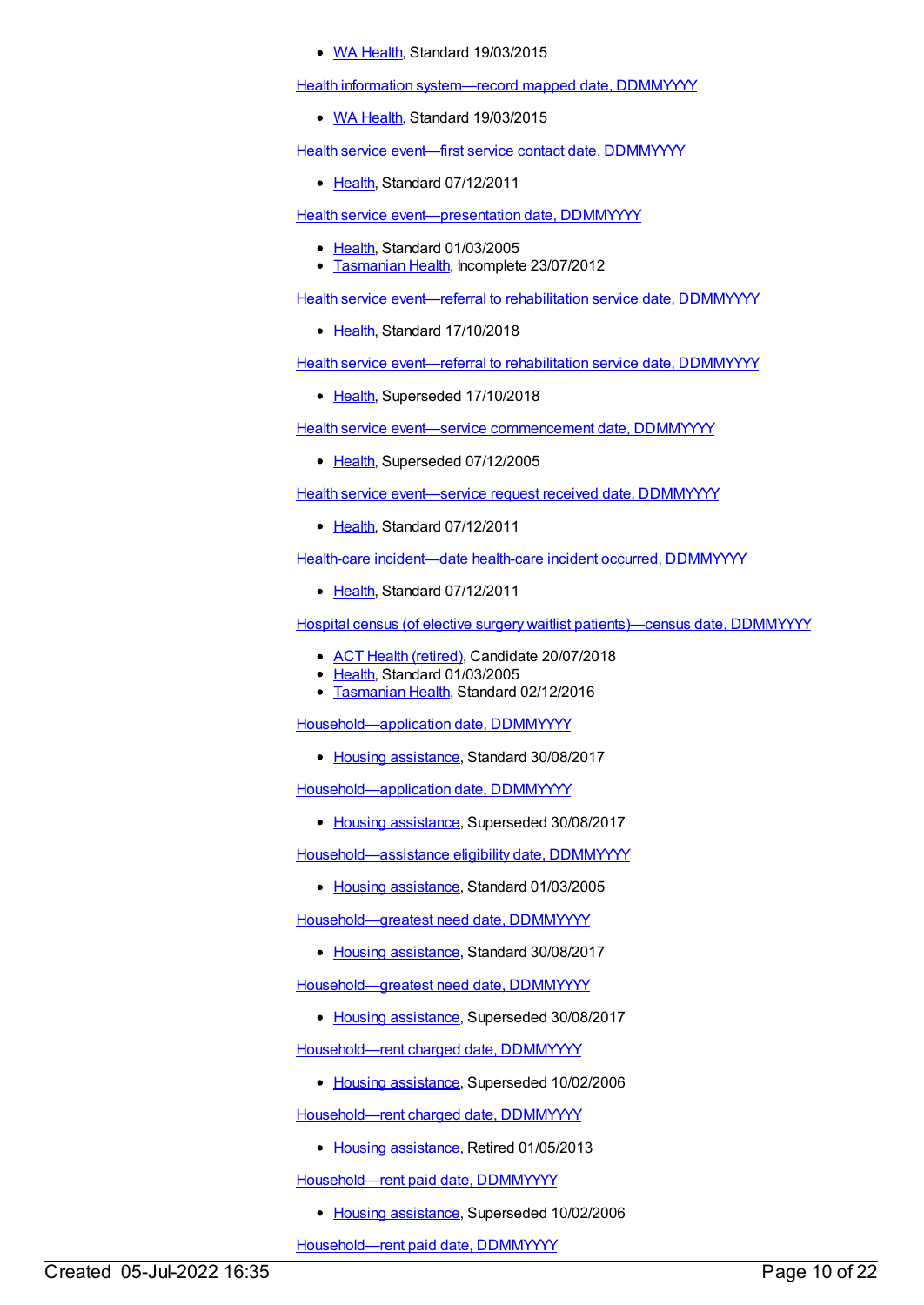• Housing [assistance](https://meteor.aihw.gov.au/RegistrationAuthority/11), Retired 01/05/2013

Housing assistance [episode—assistance](https://meteor.aihw.gov.au/content/270233) commencement date, DDMMYYYY

• Housing [assistance](https://meteor.aihw.gov.au/RegistrationAuthority/11), Retired 01/05/2013

Housing assistance [episode—assistance](https://meteor.aihw.gov.au/content/270234) completion date, DDMMYYYY

• Housing [assistance](https://meteor.aihw.gov.au/RegistrationAuthority/11), Retired 01/05/2013

Identifier-duplicate record confirmation date, DDMMYYYY

• [Health](https://meteor.aihw.gov.au/RegistrationAuthority/12), Standard 05/10/2016

Identifier-identifier active status end date, DDMMYYYY

• [Health](https://meteor.aihw.gov.au/RegistrationAuthority/12), Standard 05/10/2016

[Identifier—identifier](https://meteor.aihw.gov.au/content/612764) active status start date, DDMMYYYY

• [Health](https://meteor.aihw.gov.au/RegistrationAuthority/12), Standard 05/10/2016

[Identifier—identifier](https://meteor.aihw.gov.au/content/466264) status end date, DDMMYYYY

- [Community](https://meteor.aihw.gov.au/RegistrationAuthority/1) Services (retired), Standard 06/02/2012
- [Disability](https://meteor.aihw.gov.au/RegistrationAuthority/16), Standard 13/08/2015

[Identifier—identifier](https://meteor.aihw.gov.au/content/466256) status start date, DDMMYYYY

- [Community](https://meteor.aihw.gov.au/RegistrationAuthority/1) Services (retired), Standard 06/02/2012
- [Disability](https://meteor.aihw.gov.au/RegistrationAuthority/16), Standard 13/08/2015

Identifier-identifier usage end date, DDMMYYYY

• [Health](https://meteor.aihw.gov.au/RegistrationAuthority/12), Standard 05/10/2016

[Identifier—identifier](https://meteor.aihw.gov.au/content/520708) usage start date, DDMMYYYY

• [Health](https://meteor.aihw.gov.au/RegistrationAuthority/12), Standard 05/10/2016

[Identifier—intertwined](https://meteor.aihw.gov.au/content/638723) record confirmation date, DDMMYYYY

• [Health](https://meteor.aihw.gov.au/RegistrationAuthority/12), Standard 05/10/2016

Identifier-similar entity confirmation date, DDMMYYYY

• [Health](https://meteor.aihw.gov.au/RegistrationAuthority/12), Standard 05/10/2016

Individual service [provider—occupation](https://meteor.aihw.gov.au/content/289053) end date, DDMMYYYY

- [Community](https://meteor.aihw.gov.au/RegistrationAuthority/1) Services (retired), Standard 30/09/2005
- [Health](https://meteor.aihw.gov.au/RegistrationAuthority/12), Standard 04/05/2005

Individual service [provider—occupation](https://meteor.aihw.gov.au/content/289059) start date, DDMMYYYY

- [Community](https://meteor.aihw.gov.au/RegistrationAuthority/1) Services (retired), Standard 30/09/2005
- [Health](https://meteor.aihw.gov.au/RegistrationAuthority/12), Standard 04/05/2005

Individual service [provider—occupation](https://meteor.aihw.gov.au/content/523971) start date, DDMMYYYY

• [Health](https://meteor.aihw.gov.au/RegistrationAuthority/12), Standard 05/10/2016

Individual service [provider—place](https://meteor.aihw.gov.au/content/523751) of practice edit date, DDMMYYYY

• [Health](https://meteor.aihw.gov.au/RegistrationAuthority/12), Standard 05/10/2016

Individual service [provider—practice](https://meteor.aihw.gov.au/content/525136) modification edit date, DDMMYYYY

[Health](https://meteor.aihw.gov.au/RegistrationAuthority/12), Standard 05/10/2016

Individual service [provider—practice](https://meteor.aihw.gov.au/content/525143) modification end date, DDMMYYYY

• [Health](https://meteor.aihw.gov.au/RegistrationAuthority/12), Standard 05/10/2016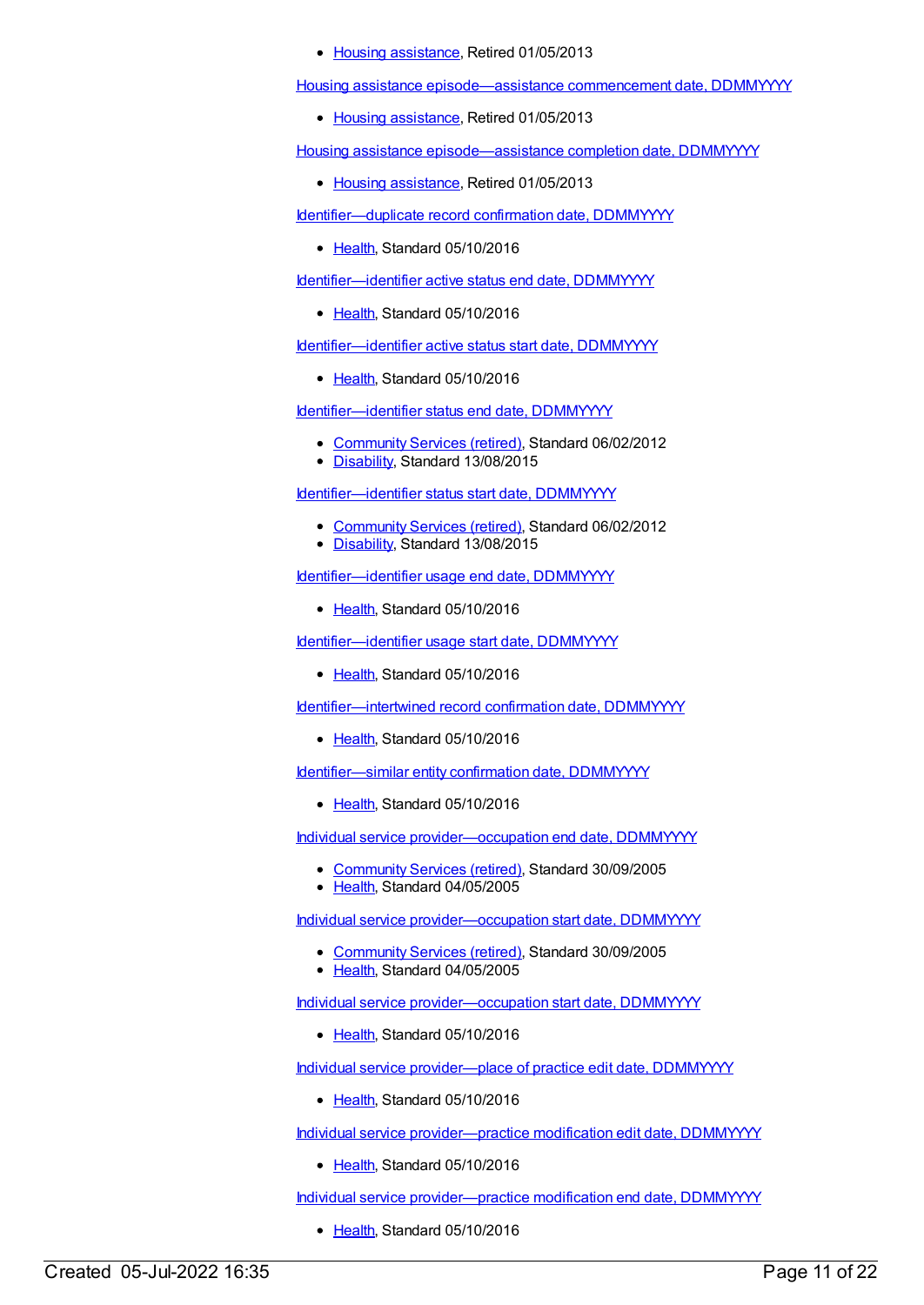Individual service [provider—practice](https://meteor.aihw.gov.au/content/525126) modification start date, DDMMYYYY

• [Health](https://meteor.aihw.gov.au/RegistrationAuthority/12), Standard 05/10/2016

Individual service [provider—registration](https://meteor.aihw.gov.au/content/524519) end date, DDMMYYYY

[Health](https://meteor.aihw.gov.au/RegistrationAuthority/12), Standard 05/10/2016

Individual service [provider—registration](https://meteor.aihw.gov.au/content/524512) start date, DDMMYYYY

• [Health](https://meteor.aihw.gov.au/RegistrationAuthority/12), Standard 05/10/2016

Medical indemnity claim management [episode—medical](https://meteor.aihw.gov.au/content/535262) indemnity claim finalisation date, DDMMYYYY

• [Health](https://meteor.aihw.gov.au/RegistrationAuthority/12), Standard 21/11/2013

Medical indemnity claim management [episode—medical](https://meteor.aihw.gov.au/content/329635) indemnity claim finalisation date, DDMMYYYY

• [Health](https://meteor.aihw.gov.au/RegistrationAuthority/12), Superseded 21/11/2013

Medical indemnity claim management [episode—reserve](https://meteor.aihw.gov.au/content/329690) placement date, **DDMMYYYY** 

• [Health](https://meteor.aihw.gov.au/RegistrationAuthority/12), Standard 07/12/2011

Medical indemnity claim—medical indemnity claim [commencement](https://meteor.aihw.gov.au/content/329623) date, **DDMMYYYY** 

Ealth, Standard 07/12/2011

Mental health service [contact—service](https://meteor.aihw.gov.au/content/494343) contact date, DDMMYYYY

- ACT Health [\(retired\)](https://meteor.aihw.gov.au/RegistrationAuthority/9), Candidate 09/08/2018
- [Health](https://meteor.aihw.gov.au/RegistrationAuthority/12), Superseded 20/01/2021

Mental health service [contact—service](https://meteor.aihw.gov.au/content/737299) contact date, DDMMYYYY

[Health](https://meteor.aihw.gov.au/RegistrationAuthority/12), Standard 20/01/2021

Mental health service [contact—service](https://meteor.aihw.gov.au/content/295481) contact date, DDMMYYYY

• [Health](https://meteor.aihw.gov.au/RegistrationAuthority/12), Superseded 07/02/2013

Non-admitted patient emergency department service [episode—clinical](https://meteor.aihw.gov.au/content/621842) care commencement date, DDMMYYYY

• [Health](https://meteor.aihw.gov.au/RegistrationAuthority/12), Superseded 05/10/2016

Non-admitted patient emergency department service [episode—clinical](https://meteor.aihw.gov.au/content/471907) care commencement date, DDMMYYYY

[Health](https://meteor.aihw.gov.au/RegistrationAuthority/12), Superseded 30/01/2012

Non-admitted patient emergency department service [episode—clinical](https://meteor.aihw.gov.au/content/474116) care commencement date, DDMMYYYY

- [Health](https://meteor.aihw.gov.au/RegistrationAuthority/12), Superseded 19/11/2015
- [Independent](https://meteor.aihw.gov.au/RegistrationAuthority/3) Hospital Pricing Authority, Standard 01/11/2012
- **[Tasmanian](https://meteor.aihw.gov.au/RegistrationAuthority/15) Health, Superseded 27/05/2020**

Non-admitted patient emergency department service [episode—clinical](https://meteor.aihw.gov.au/content/652390) care commencement date, DDMMYYYY

- ACT Health [\(retired\)](https://meteor.aihw.gov.au/RegistrationAuthority/9), Candidate 08/08/2018
- [Health](https://meteor.aihw.gov.au/RegistrationAuthority/12), Superseded 20/10/2021
- [Tasmanian](https://meteor.aihw.gov.au/RegistrationAuthority/15) Health, Standard 27/05/2020

Non-admitted patient emergency department service [episode—clinical](https://meteor.aihw.gov.au/content/746613) care commencement date, DDMMYYYY

• [Health](https://meteor.aihw.gov.au/RegistrationAuthority/12), Standard 20/10/2021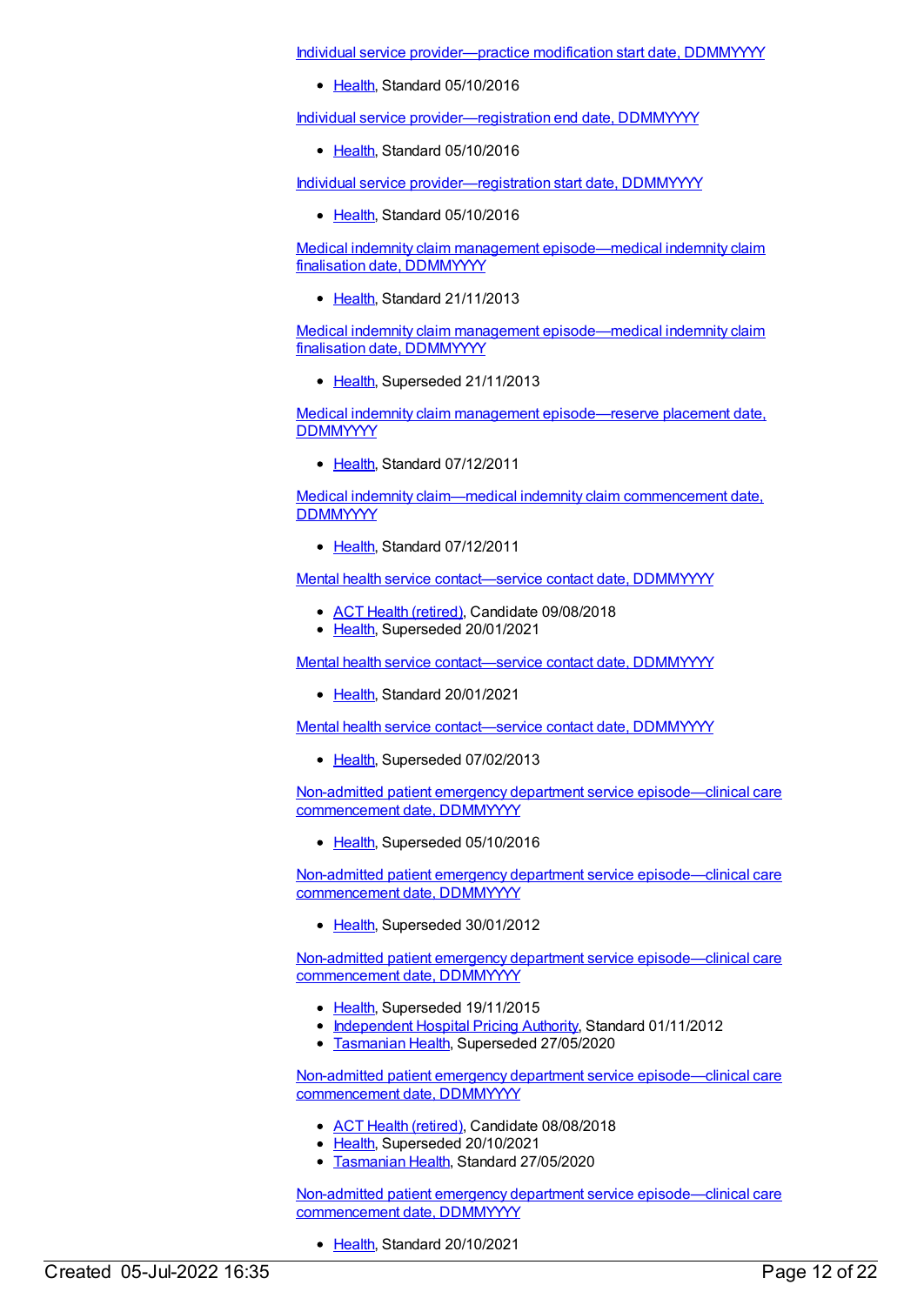Non-admitted patient emergency department service [episode—episode](https://meteor.aihw.gov.au/content/474138) end date, **DDMMYYYY** 

- [Health](https://meteor.aihw.gov.au/RegistrationAuthority/12), Superseded 19/11/2015
- [Independent](https://meteor.aihw.gov.au/RegistrationAuthority/3) Hospital Pricing Authority, Standard 01/11/2012
- **[Tasmanian](https://meteor.aihw.gov.au/RegistrationAuthority/15) Health, Superseded 27/05/2020**

Non-admitted patient emergency department service [episode—episode](https://meteor.aihw.gov.au/content/322616) end date, **DDMMYYYY** 

• [Health](https://meteor.aihw.gov.au/RegistrationAuthority/12), Superseded 22/12/2011

Non-admitted patient emergency department service [episode—episode](https://meteor.aihw.gov.au/content/621850) end date, **DDMMYYYY** 

- ACT Health [\(retired\)](https://meteor.aihw.gov.au/RegistrationAuthority/9), Candidate 08/08/2018
- [Health](https://meteor.aihw.gov.au/RegistrationAuthority/12), Superseded 20/10/2021
- [Tasmanian](https://meteor.aihw.gov.au/RegistrationAuthority/15) Health, Standard 27/05/2020

Non-admitted patient emergency department service [episode—episode](https://meteor.aihw.gov.au/content/471898) end date, **DDMMYYYY** 

• [Health](https://meteor.aihw.gov.au/RegistrationAuthority/12), Superseded 30/01/2012

Non-admitted patient emergency department service [episode—episode](https://meteor.aihw.gov.au/content/746704) end date, **DDMMYYYY** 

● [Health](https://meteor.aihw.gov.au/RegistrationAuthority/12), Standard 20/10/2021

Non-admitted patient emergency department service [episode—service](https://meteor.aihw.gov.au/content/390398) commencement date, DDMMYYYY

- [Health](https://meteor.aihw.gov.au/RegistrationAuthority/12), Superseded 30/01/2012
- **[Tasmanian](https://meteor.aihw.gov.au/RegistrationAuthority/15) Health, Incomplete 24/03/2014**

Non-admitted patient emergency department service [episode—service](https://meteor.aihw.gov.au/content/313801) commencement date, DDMMYYYY

• [Health](https://meteor.aihw.gov.au/RegistrationAuthority/12), Superseded 22/12/2009

Non-admitted patient emergency department service [episode—triage](https://meteor.aihw.gov.au/content/746632) date, **DDMMYYYY** 

• [Health](https://meteor.aihw.gov.au/RegistrationAuthority/12), Standard 20/10/2021

Non-admitted patient emergency department service [episode—triage](https://meteor.aihw.gov.au/content/474189) date, **DDMMYYYY** 

- [Health](https://meteor.aihw.gov.au/RegistrationAuthority/12), Superseded 25/01/2018
- [Independent](https://meteor.aihw.gov.au/RegistrationAuthority/3) Hospital Pricing Authority, Standard 01/11/2012
- **[Tasmanian](https://meteor.aihw.gov.au/RegistrationAuthority/15) Health, Superseded 25/05/2020**

Non-admitted patient emergency department service [episode—triage](https://meteor.aihw.gov.au/content/473159) date, **DDMMYYYY** 

• [Health](https://meteor.aihw.gov.au/RegistrationAuthority/12), Superseded 30/01/2012

Non-admitted patient emergency department service [episode—triage](https://meteor.aihw.gov.au/content/684890) date, **DDMMYYYY** 

- ACT Health [\(retired\)](https://meteor.aihw.gov.au/RegistrationAuthority/9), Candidate 09/01/2019
- [Health](https://meteor.aihw.gov.au/RegistrationAuthority/12), Superseded 20/10/2021
- **[Tasmanian](https://meteor.aihw.gov.au/RegistrationAuthority/15) Health, Standard 25/05/2020**

Non-admitted patient emergency department service [episode—triage](https://meteor.aihw.gov.au/content/313815) date, **DDMMYYYY** 

• [Health](https://meteor.aihw.gov.au/RegistrationAuthority/12), Superseded 22/12/2011

Non-admitted patient service [event—service](https://meteor.aihw.gov.au/content/584093) date, DDMMYYYY

• [Health](https://meteor.aihw.gov.au/RegistrationAuthority/12), Superseded 05/10/2016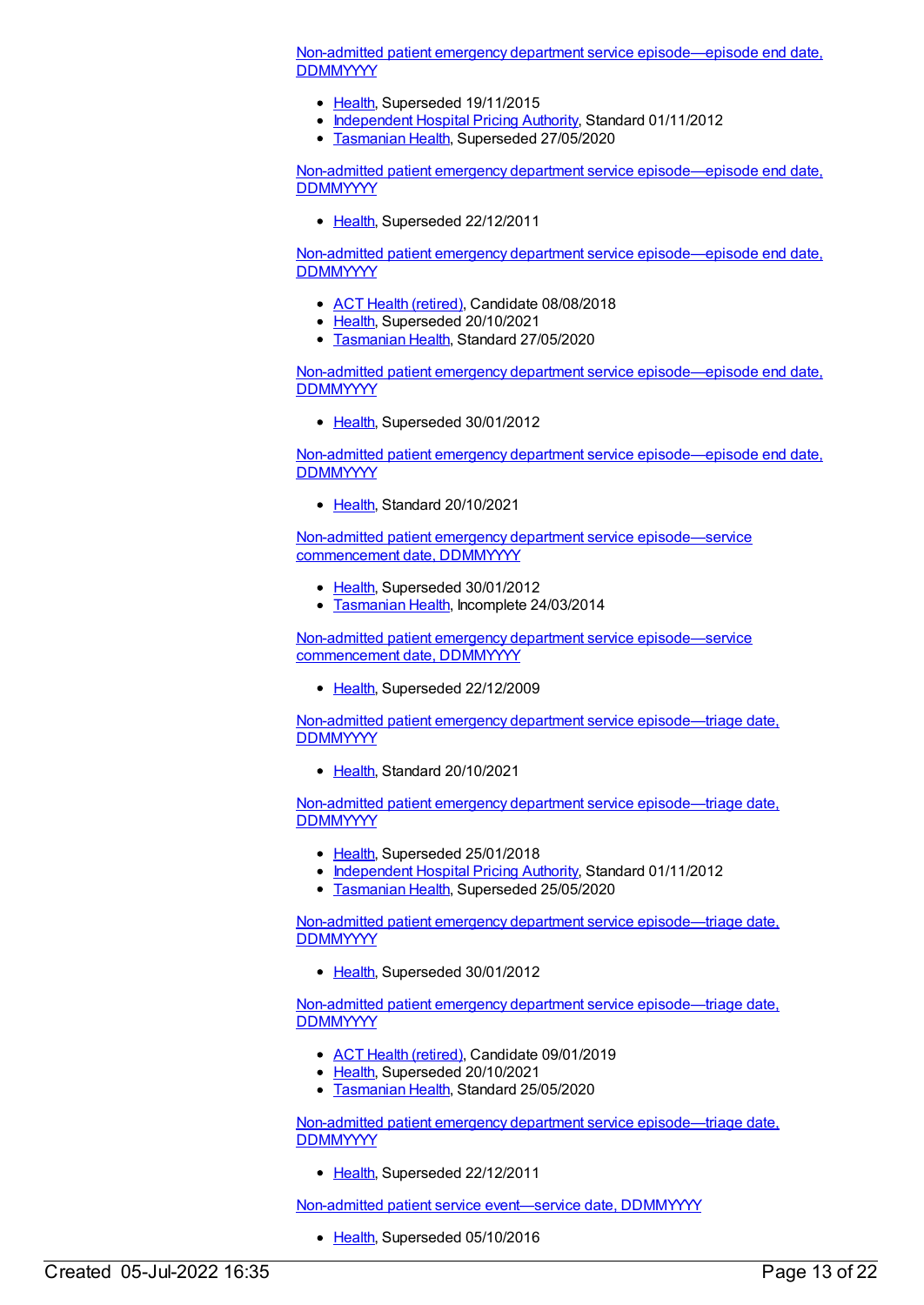**• [Tasmanian](https://meteor.aihw.gov.au/RegistrationAuthority/15) Health, Standard 24/11/2016** 

Non-admitted patient service [event—service](https://meteor.aihw.gov.au/content/652503) date, DDMMYYYY

• [Health](https://meteor.aihw.gov.au/RegistrationAuthority/12), Superseded 25/01/2018

Non-admitted patient service [event—service](https://meteor.aihw.gov.au/content/680434) date, DDMMYYYY

[Health](https://meteor.aihw.gov.au/RegistrationAuthority/12), Standard 25/01/2018

Non-admitted patient service [event—service](https://meteor.aihw.gov.au/content/400673) date, DDMMYYYY

- [Health](https://meteor.aihw.gov.au/RegistrationAuthority/12), Superseded 13/11/2014
- [Independent](https://meteor.aihw.gov.au/RegistrationAuthority/3) Hospital Pricing Authority, Standard 01/11/2012
- **[Tasmanian](https://meteor.aihw.gov.au/RegistrationAuthority/15) Health, Superseded 24/11/2016**

Non-admitted patient service [request—service](https://meteor.aihw.gov.au/content/596448) request issue date, DDMMYYYY

• [Health](https://meteor.aihw.gov.au/RegistrationAuthority/12), Standard 07/10/2020

Non-admitted patient service [request—service](https://meteor.aihw.gov.au/content/400713) request received date, DDMMYYYY

- [Health](https://meteor.aihw.gov.au/RegistrationAuthority/12), Standard 06/10/2010
- [Independent](https://meteor.aihw.gov.au/RegistrationAuthority/3) Hospital Pricing Authority, Standard 01/11/2012

[Order—order](https://meteor.aihw.gov.au/content/536554) end date, DDMMYYYY

- [Children](https://meteor.aihw.gov.au/RegistrationAuthority/17) and Families, Standard 22/11/2016
- [Community](https://meteor.aihw.gov.au/RegistrationAuthority/1) Services (retired), Not progressed 23/01/2018
- Youth [Justice](https://meteor.aihw.gov.au/RegistrationAuthority/4), Standard 15/02/2022

[Order—order](https://meteor.aihw.gov.au/content/743888) issue date, DDMMYYYY

• Youth [Justice](https://meteor.aihw.gov.au/RegistrationAuthority/4), Standard 15/02/2022

[Order—order](https://meteor.aihw.gov.au/content/536550) start date, DDMMYYYY

- [Children](https://meteor.aihw.gov.au/RegistrationAuthority/17) and Families, Standard 22/11/2016
- [Community](https://meteor.aihw.gov.au/RegistrationAuthority/1) Services (retired), Not progressed 23/01/2018
- Vouth [Justice](https://meteor.aihw.gov.au/RegistrationAuthority/4), Standard 15/02/2022

[Organisation—name](https://meteor.aihw.gov.au/content/431293) end date, DDMMYYYY

- [Community](https://meteor.aihw.gov.au/RegistrationAuthority/1) Services (retired), Standard 06/02/2012
- [Disability](https://meteor.aihw.gov.au/RegistrationAuthority/16), Standard 13/08/2015

[Organisation—name](https://meteor.aihw.gov.au/content/431187) start date, DDMMYYYY

- [Community](https://meteor.aihw.gov.au/RegistrationAuthority/1) Services (retired), Standard 06/02/2012
- [Disability](https://meteor.aihw.gov.au/RegistrationAuthority/16), Standard 13/08/2015

[Organisation—name](https://meteor.aihw.gov.au/content/525408) usage end date, DDMMYYYY

• [Health](https://meteor.aihw.gov.au/RegistrationAuthority/12), Standard 05/10/2016

[Organisation—name](https://meteor.aihw.gov.au/content/525400) usage start date, DDMMYYYY

[Health](https://meteor.aihw.gov.au/RegistrationAuthority/12), Standard 05/10/2016

[Organisation—registration](https://meteor.aihw.gov.au/content/433340) end date, DDMMYYYY

- [Community](https://meteor.aihw.gov.au/RegistrationAuthority/1) Services (retired), Standard 06/02/2012
- [Disability](https://meteor.aihw.gov.au/RegistrationAuthority/16), Standard 13/08/2015

[Organisation—registration](https://meteor.aihw.gov.au/content/433251) start date, DDMMYYYY

- [Community](https://meteor.aihw.gov.au/RegistrationAuthority/1) Services (retired), Standard 06/02/2012
- [Disability](https://meteor.aihw.gov.au/RegistrationAuthority/16), Standard 13/08/2015

[Organisation—trading](https://meteor.aihw.gov.au/content/432410) activity status end date, DDMMYYYY

- [Community](https://meteor.aihw.gov.au/RegistrationAuthority/1) Services (retired), Standard 06/02/2012
- [Disability](https://meteor.aihw.gov.au/RegistrationAuthority/16), Standard 13/08/2015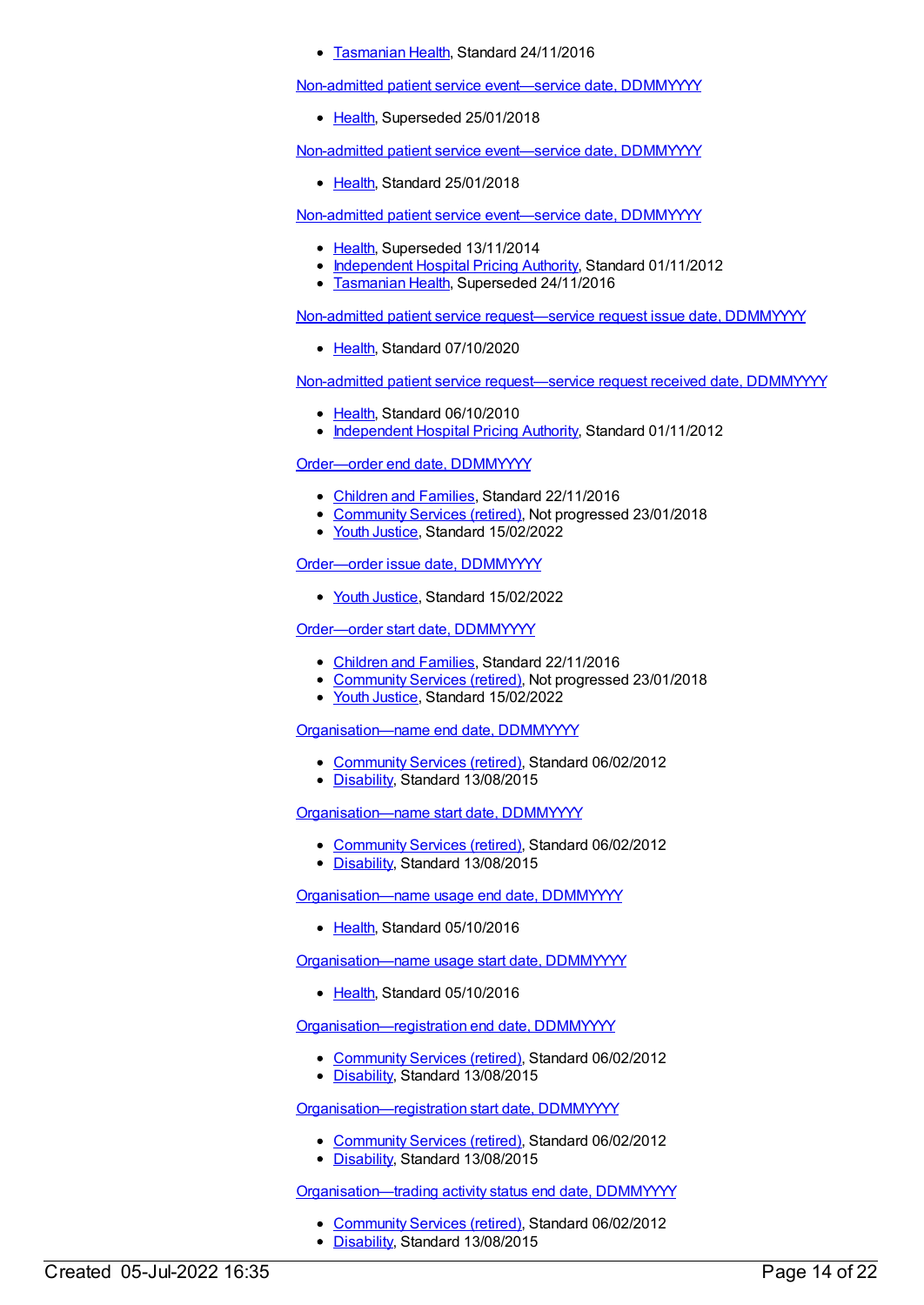[Organisation—trading](https://meteor.aihw.gov.au/content/432373) activity status start date, DDMMYYYY

- [Community](https://meteor.aihw.gov.au/RegistrationAuthority/1) Services (retired), Standard 06/02/2012
- [Disability](https://meteor.aihw.gov.au/RegistrationAuthority/16), Standard 13/08/2015

[Patient—cancer](https://meteor.aihw.gov.au/content/530106) diagnostic assessment date, DDMMYYYY

[Health](https://meteor.aihw.gov.au/RegistrationAuthority/12), Standard 29/08/2014

Patient-date form signed, date DDMMYYYY

• [Indigenous](https://meteor.aihw.gov.au/RegistrationAuthority/6), Standard 05/12/2017

[Patient—date](https://meteor.aihw.gov.au/content/594097) of adverse event, DDMMYYYY

• [Health](https://meteor.aihw.gov.au/RegistrationAuthority/12), Standard 04/02/2015

[Patient—date](https://meteor.aihw.gov.au/content/394060) of last contact, DDMMYYYY

• [Health](https://meteor.aihw.gov.au/RegistrationAuthority/12), Standard 07/12/2011

[Patient—diagnosis](https://meteor.aihw.gov.au/content/270061) date (cancer), DDMMYYYY

• [Health](https://meteor.aihw.gov.au/RegistrationAuthority/12), Superseded 07/12/2011

[Patient—diagnosis](https://meteor.aihw.gov.au/content/288596) date (first recurrence of cancer), DDMMYYYY

• [Health](https://meteor.aihw.gov.au/RegistrationAuthority/12), Standard 04/06/2004

[Patient—diagnosis](https://meteor.aihw.gov.au/content/416129) date of cancer, DDMMYYYY

● [Health](https://meteor.aihw.gov.au/RegistrationAuthority/12), Standard 07/12/2011

[Patient—diagnosis](https://meteor.aihw.gov.au/content/393841) date of first recurrence as distant metastasis, DDMMYYYY

• [Health](https://meteor.aihw.gov.au/RegistrationAuthority/12), Standard 07/12/2011

[Patient—diagnosis](https://meteor.aihw.gov.au/content/393837) date of first recurrence as locoregional cancer, DDMMYYYY

• [Health](https://meteor.aihw.gov.au/RegistrationAuthority/12), Standard 07/12/2011

[Patient—diagnosis](https://meteor.aihw.gov.au/content/696061) date, DDMMYYYY

• [Health](https://meteor.aihw.gov.au/RegistrationAuthority/12), Standard 17/10/2018

Patient-diagnosis date, DDMMYYYY

• [Health](https://meteor.aihw.gov.au/RegistrationAuthority/12), Superseded 17/10/2018

Patient-previous audiology assessment date, DDMMYYYY

• [Indigenous](https://meteor.aihw.gov.au/RegistrationAuthority/6), Standard 11/08/2014

Patient-radiotherapy start date, DDMMYYYY

- ACT Health [\(retired\)](https://meteor.aihw.gov.au/RegistrationAuthority/9), Candidate 08/08/2018
- [Health](https://meteor.aihw.gov.au/RegistrationAuthority/12), Standard 07/12/2011

[Patient—ready-for-care](https://meteor.aihw.gov.au/content/448141) date, DDMMYYYY

- ACT Health [\(retired\)](https://meteor.aihw.gov.au/RegistrationAuthority/9), Candidate 08/08/2018
- [Health](https://meteor.aihw.gov.au/RegistrationAuthority/12), Standard 07/12/2011
- WA [Health](https://meteor.aihw.gov.au/RegistrationAuthority/2), Standard 19/03/2015

[Patient—treatment](https://meteor.aihw.gov.au/content/467440) complication date, DDMMYYYY

• [Health](https://meteor.aihw.gov.au/RegistrationAuthority/12), Standard 04/02/2015

Person with acute coronary [syndrome—acute](https://meteor.aihw.gov.au/content/349645) coronary syndrome related clinical event date, DDMMYYYY

• [Health](https://meteor.aihw.gov.au/RegistrationAuthority/12), Standard 01/10/2008

Person with [cancer—castrate](https://meteor.aihw.gov.au/content/492865) resistance date, DDMMYYYY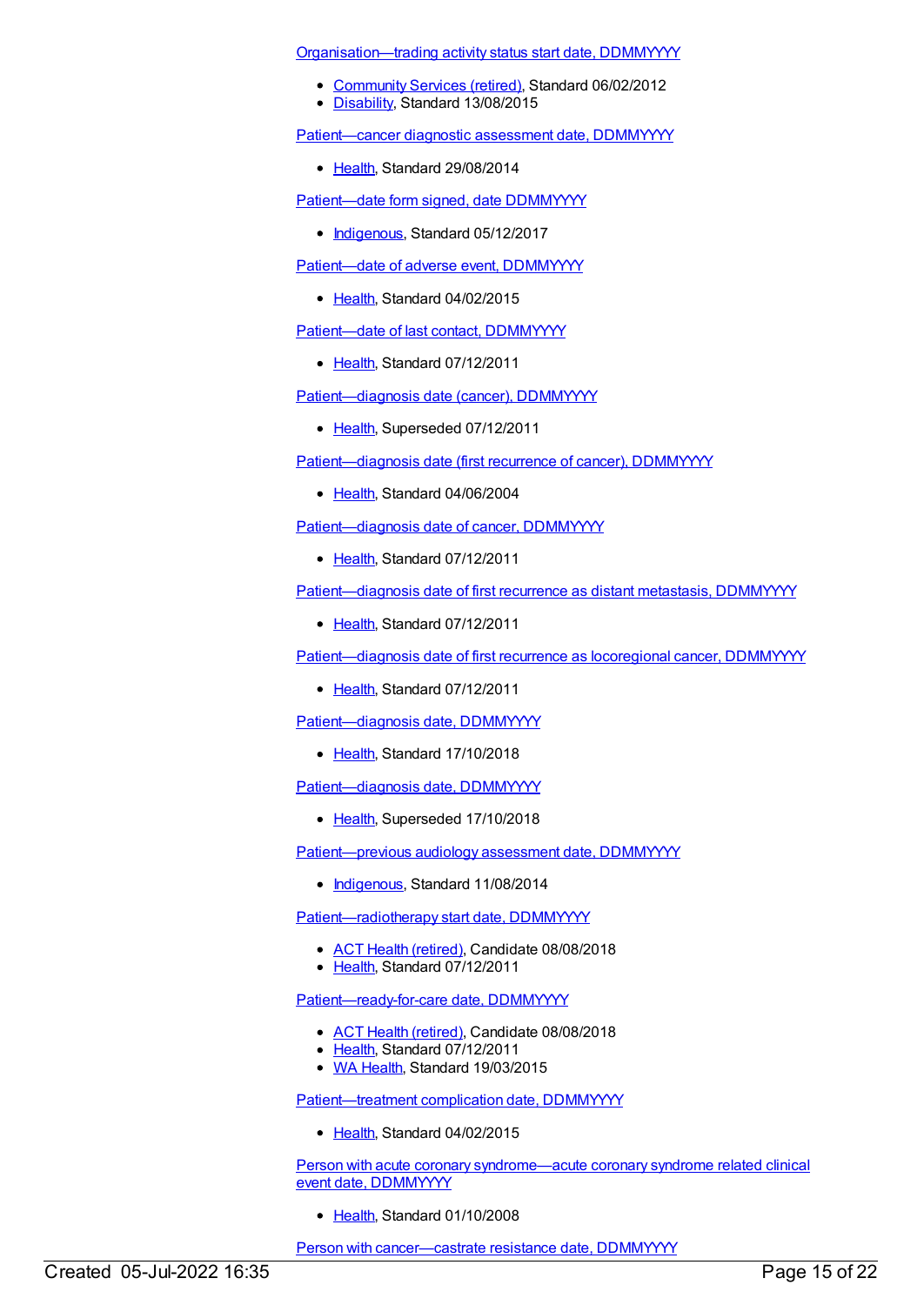#### [Health](https://meteor.aihw.gov.au/RegistrationAuthority/12), Standard 14/05/2015

Person with [cancer—date](https://meteor.aihw.gov.au/content/482206) clinical trial completed, DDMMYYYY

• [Health](https://meteor.aihw.gov.au/RegistrationAuthority/12), Standard 14/05/2015

Person with [cancer—date](https://meteor.aihw.gov.au/content/447247) clinical trial entered, DDMMYYYY

• [Health](https://meteor.aihw.gov.au/RegistrationAuthority/12), Standard 08/05/2014

Person with [cancer—date](https://meteor.aihw.gov.au/content/446179) of cancer symptom onset, DDMMYYYY

• [Health](https://meteor.aihw.gov.au/RegistrationAuthority/12), Standard 04/02/2015

Person with [cancer—date](https://meteor.aihw.gov.au/content/456997) of initial medical specialist consultation, DDMMYYYY

• [Health](https://meteor.aihw.gov.au/RegistrationAuthority/12), Standard 04/02/2015

Person with [cancer—date](https://meteor.aihw.gov.au/content/456975) of initial primary health care consultation, DDMMYYYY

• [Health](https://meteor.aihw.gov.au/RegistrationAuthority/12), Standard 04/02/2015

Person with [cancer—date](https://meteor.aihw.gov.au/content/469791) of late effect, DDMMYYYY

• [Health](https://meteor.aihw.gov.au/RegistrationAuthority/12), Standard 04/02/2015

Person with [cancer—date](https://meteor.aihw.gov.au/content/447391) of referral to palliative care services, DDMMYYYY

• [Health](https://meteor.aihw.gov.au/RegistrationAuthority/12), Standard 08/05/2014

Person with [cancer—date](https://meteor.aihw.gov.au/content/448664) of referral to psychosocial services, DDMMYYYY

[Health](https://meteor.aihw.gov.au/RegistrationAuthority/12), Standard 08/05/2014

Person with [cancer—molecular](https://meteor.aihw.gov.au/content/506791) pathology test date, DDMMYYYY

[Health](https://meteor.aihw.gov.au/RegistrationAuthority/12), Standard 08/05/2014

Person with [cancer—radiotherapy](https://meteor.aihw.gov.au/content/555794) start date, DDMMYYYY

• WA [Health](https://meteor.aihw.gov.au/RegistrationAuthority/2), Standard 19/03/2015

Person with [cancer—radiotherapy](https://meteor.aihw.gov.au/content/663464) start date, DDMMYYYY

• WA [Health](https://meteor.aihw.gov.au/RegistrationAuthority/2), Standard 01/06/2017

[Person—acute](https://meteor.aihw.gov.au/content/321201) coronary syndrome symptoms onset date, DDMMYYYY

[Health](https://meteor.aihw.gov.au/RegistrationAuthority/12), Standard 01/10/2008

[Person—coronary](https://meteor.aihw.gov.au/content/344424) artery bypass graft date, DDMMYYYY

• [Health](https://meteor.aihw.gov.au/RegistrationAuthority/12), Standard 01/10/2008

[Person—C-reactive](https://meteor.aihw.gov.au/content/338280) protein level measured date, DDMMYYYY

• [Health](https://meteor.aihw.gov.au/RegistrationAuthority/12), Standard 01/10/2008

[Person—creatine](https://meteor.aihw.gov.au/content/284973) kinase myocardial band isoenzyme measured date, DDMMYYYY

• [Health](https://meteor.aihw.gov.au/RegistrationAuthority/12), Standard 04/06/2004

[Person—creatinine](https://meteor.aihw.gov.au/content/343843) serum level measured date, DDMMYYYY

[Health](https://meteor.aihw.gov.au/RegistrationAuthority/12), Standard 01/10/2008

Person-date [accommodation](https://meteor.aihw.gov.au/content/336188) sought, DDMMYYYY

• [Community](https://meteor.aihw.gov.au/RegistrationAuthority/1) Services (retired), Standard 30/11/2007

Person-date of birth, DDMMYYYY

- ACT Health [\(retired\)](https://meteor.aihw.gov.au/RegistrationAuthority/9), Candidate 19/07/2018
- [Children](https://meteor.aihw.gov.au/RegistrationAuthority/17) and Families, Standard 22/11/2016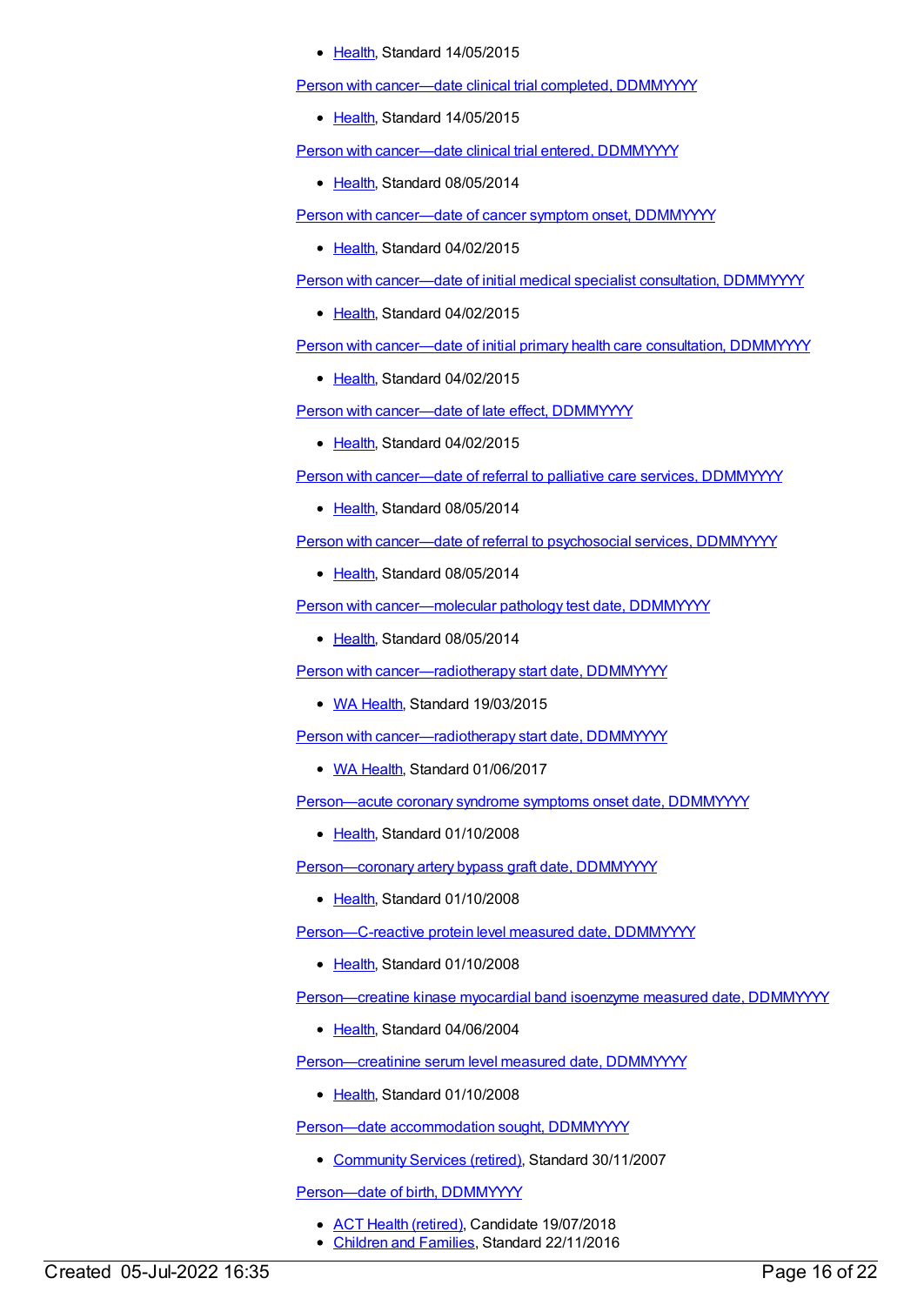- [Commonwealth](https://meteor.aihw.gov.au/RegistrationAuthority/10) Department of Health, Standard 14/10/2015
- [Community](https://meteor.aihw.gov.au/RegistrationAuthority/1) Services (retired), Standard 25/08/2005
- [Disability](https://meteor.aihw.gov.au/RegistrationAuthority/16), Standard 07/10/2014
- Early [Childhood](https://meteor.aihw.gov.au/RegistrationAuthority/13), Standard 21/05/2010
- Elealth, Standard 04/05/2005
- [Homelessness](https://meteor.aihw.gov.au/RegistrationAuthority/14), Standard 23/08/2010
- Housing [assistance](https://meteor.aihw.gov.au/RegistrationAuthority/11), Standard 20/06/2005
- [Independent](https://meteor.aihw.gov.au/RegistrationAuthority/3) Hospital Pricing Authority, Standard 01/11/2012
- [Indigenous](https://meteor.aihw.gov.au/RegistrationAuthority/6), Standard 11/08/2014
- National Health [Performance](https://meteor.aihw.gov.au/RegistrationAuthority/8) Authority (retired), Retired 01/07/2016
- **[Tasmanian](https://meteor.aihw.gov.au/RegistrationAuthority/15) Health, Standard 31/08/2016**
- WA [Health](https://meteor.aihw.gov.au/RegistrationAuthority/2), Incomplete 22/08/2012
- WA [Health](https://meteor.aihw.gov.au/RegistrationAuthority/2), Standard 19/03/2015
- Youth [Justice](https://meteor.aihw.gov.au/RegistrationAuthority/4), Standard 15/02/2022

#### [Person—date](https://meteor.aihw.gov.au/content/270391) of birth, DDMMYYYY

- [Community](https://meteor.aihw.gov.au/RegistrationAuthority/1) Services (retired), Superseded 25/08/2005
- [Health](https://meteor.aihw.gov.au/RegistrationAuthority/12), Superseded 04/05/2005

#### Person-date of death, DDMMYYYY

- [Health](https://meteor.aihw.gov.au/RegistrationAuthority/12), Standard 05/10/2016
- [Tasmanian](https://meteor.aihw.gov.au/RegistrationAuthority/15) Health, Standard 03/05/2021

#### Person-date of death, DDMMYYYY

- [Community](https://meteor.aihw.gov.au/RegistrationAuthority/1) Services (retired), Standard 30/09/2005
- [Disability](https://meteor.aihw.gov.au/RegistrationAuthority/16), Standard 13/08/2015
- [Health](https://meteor.aihw.gov.au/RegistrationAuthority/12), Superseded 05/10/2016
- **[Tasmanian](https://meteor.aihw.gov.au/RegistrationAuthority/15) Health, Incomplete 23/07/2012**
- WA [Health](https://meteor.aihw.gov.au/RegistrationAuthority/2), Incomplete 22/08/2012
- WA [Health](https://meteor.aihw.gov.au/RegistrationAuthority/2), Standard 19/03/2015

[Person—date](https://meteor.aihw.gov.au/content/610244) of leaving household, DDMMYYYY

• Housing [assistance](https://meteor.aihw.gov.au/RegistrationAuthority/11), Standard 30/08/2017

[Person—death](https://meteor.aihw.gov.au/content/521469) notification reversal date, DDMMYYYY

• [Health](https://meteor.aihw.gov.au/RegistrationAuthority/12), Standard 05/10/2016

[Person—diagnosis](https://meteor.aihw.gov.au/content/737907) date of dementia, DDMMYYYY

● [Health](https://meteor.aihw.gov.au/RegistrationAuthority/12), Recorded 15/11/2021

[Person—diagnostic](https://meteor.aihw.gov.au/content/359791) cardiac catheterisation date, DDMMYYYY

• [Health](https://meteor.aihw.gov.au/RegistrationAuthority/12), Standard 01/10/2008

[Person—disease](https://meteor.aihw.gov.au/content/530061) screening program invitation date, DDMMYYYY

● [Health](https://meteor.aihw.gov.au/RegistrationAuthority/12), Standard 29/08/2014

[Person—disease](https://meteor.aihw.gov.au/content/568129) screening test analysis date, DDMMYYYY

[Health](https://meteor.aihw.gov.au/RegistrationAuthority/12), Standard 29/08/2014

[Person—disease](https://meteor.aihw.gov.au/content/530003) screening test results sent date, DDMMYYYY

• [Health](https://meteor.aihw.gov.au/RegistrationAuthority/12), Standard 29/08/2014

Person-erectile dysfunction assessment date, DDMMYYYY

• [Health](https://meteor.aihw.gov.au/RegistrationAuthority/12), Standard 14/05/2015

[Person—first](https://meteor.aihw.gov.au/content/284979) angioplasty balloon inflation or stenting date, DDMMYYYY

• [Health](https://meteor.aihw.gov.au/RegistrationAuthority/12), Superseded 01/10/2008

[Person—implantable](https://meteor.aihw.gov.au/content/359611) cardiac defibrillator procedure date, DDMMYYYY

• [Health](https://meteor.aihw.gov.au/RegistrationAuthority/12), Standard 01/10/2008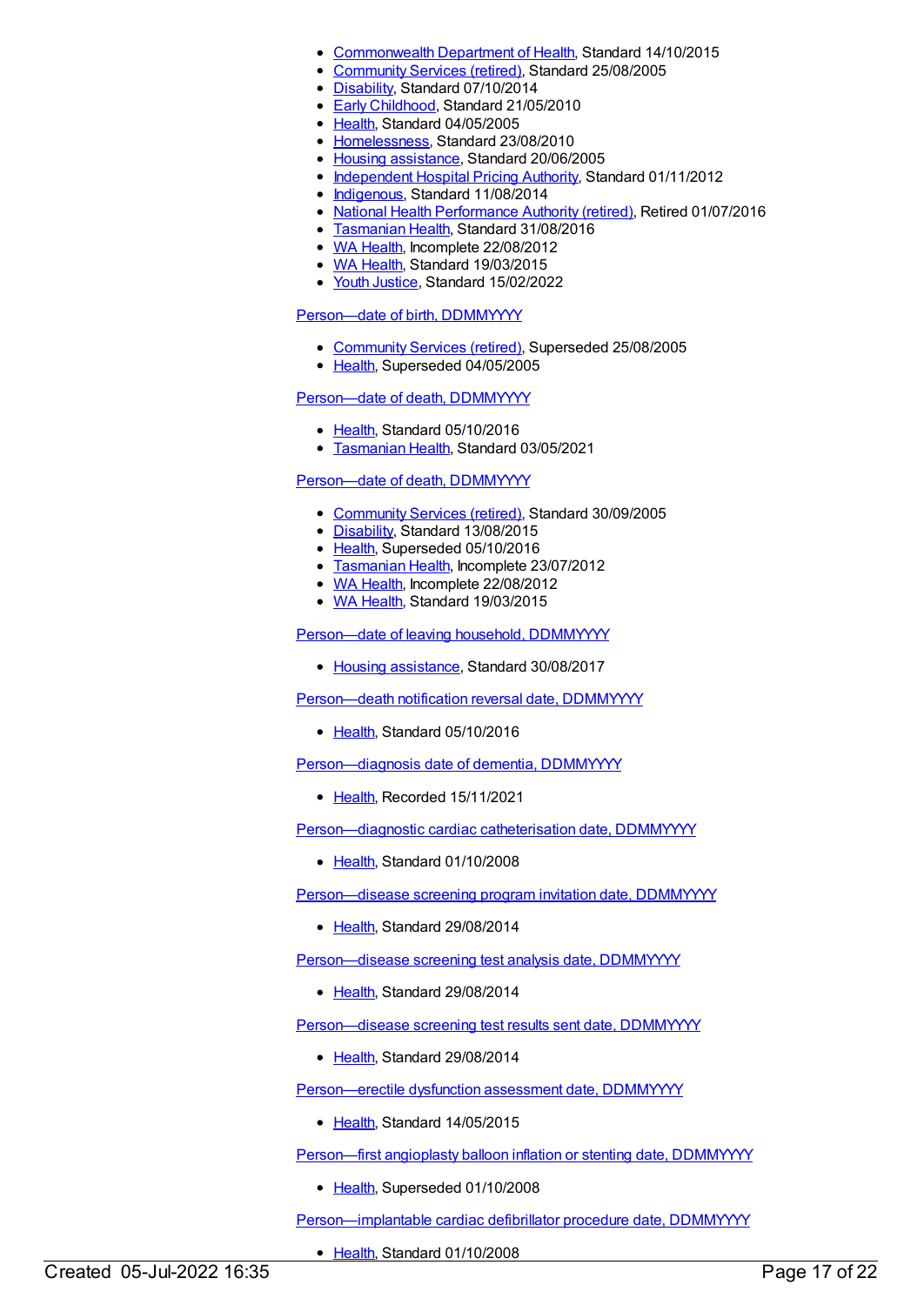[Person—intra-aortic](https://meteor.aihw.gov.au/content/359623) balloon pump procedure date, DDMMYYYY

• [Health](https://meteor.aihw.gov.au/RegistrationAuthority/12), Standard 01/10/2008

[Person—intravenous](https://meteor.aihw.gov.au/content/284985) fibrinolytic therapy date, DDMMYYYY

• [Health](https://meteor.aihw.gov.au/RegistrationAuthority/12), Superseded 01/10/2008

[Person—intravenous](https://meteor.aihw.gov.au/content/356921) fibrinolytic therapy date, DDMMYYYY

• [Health](https://meteor.aihw.gov.au/RegistrationAuthority/12), Standard 01/10/2008

[Person—most](https://meteor.aihw.gov.au/content/338263) recent stroke date, DDMMYYYY

• [Health](https://meteor.aihw.gov.au/RegistrationAuthority/12), Standard 01/10/2008

[Person—name](https://meteor.aihw.gov.au/content/521168) conditional use flag end date, DDMMYYYY

• [Health](https://meteor.aihw.gov.au/RegistrationAuthority/12), Standard 05/10/2016

[Person—name](https://meteor.aihw.gov.au/content/521161) conditional use flag start date, DDMMYYYY

• [Health](https://meteor.aihw.gov.au/RegistrationAuthority/12), Standard 05/10/2016

[Person—name](https://meteor.aihw.gov.au/content/453793) usage type end date, DDMMYYYY

- [Community](https://meteor.aihw.gov.au/RegistrationAuthority/1) Services (retired), Standard 06/02/2012
- [Disability](https://meteor.aihw.gov.au/RegistrationAuthority/16), Standard 13/08/2015
- [Health](https://meteor.aihw.gov.au/RegistrationAuthority/12), Not progressed 28/07/2016

[Person—name](https://meteor.aihw.gov.au/content/646008) usage type end date, DDMMYYYY

• [Health](https://meteor.aihw.gov.au/RegistrationAuthority/12), Standard 05/10/2016

[Person—name](https://meteor.aihw.gov.au/content/453786) usage type start date, DDMMYYYY

- [Community](https://meteor.aihw.gov.au/RegistrationAuthority/1) Services (retired), Standard 06/02/2012
- [Disability](https://meteor.aihw.gov.au/RegistrationAuthority/16), Standard 13/08/2015
- [Health](https://meteor.aihw.gov.au/RegistrationAuthority/12), Not progressed 28/07/2016

[Person—name](https://meteor.aihw.gov.au/content/646002) usage type start date, DDMMYYYY

• [Health](https://meteor.aihw.gov.au/RegistrationAuthority/12), Standard 05/10/2016

[Person—non-invasive](https://meteor.aihw.gov.au/content/359637) ventilation administration date, DDMMYYYY

• [Health](https://meteor.aihw.gov.au/RegistrationAuthority/12), Standard 01/10/2008

[Person—opted](https://meteor.aihw.gov.au/content/576720) off from a disease screening program date, DDMMYYYY

• [Health](https://meteor.aihw.gov.au/RegistrationAuthority/12), Standard 29/08/2014

Person-pacemaker insertion date, DDMMYYYY

• [Health](https://meteor.aihw.gov.au/RegistrationAuthority/12), Standard 01/10/2008

Person-primary percutaneous coronary intervention date, DDMMYYYY

• [Health](https://meteor.aihw.gov.au/RegistrationAuthority/12), Standard 01/10/2008

[Person—prostate-specific](https://meteor.aihw.gov.au/content/481437) antigen test date, DDMMYYYY

• [Health](https://meteor.aihw.gov.au/RegistrationAuthority/12), Standard 14/05/2015

Person-rescue percutaneous coronary intervention date, DDMMYYYY

• [Health](https://meteor.aihw.gov.au/RegistrationAuthority/12), Standard 01/10/2008

[Person—revascularisation](https://meteor.aihw.gov.au/content/359731) percutaneous coronary intervention date, DDMMYYYY

• [Health](https://meteor.aihw.gov.au/RegistrationAuthority/12), Standard 01/10/2008

[Person—specimen](https://meteor.aihw.gov.au/content/428420) collection date, DDMMYYYY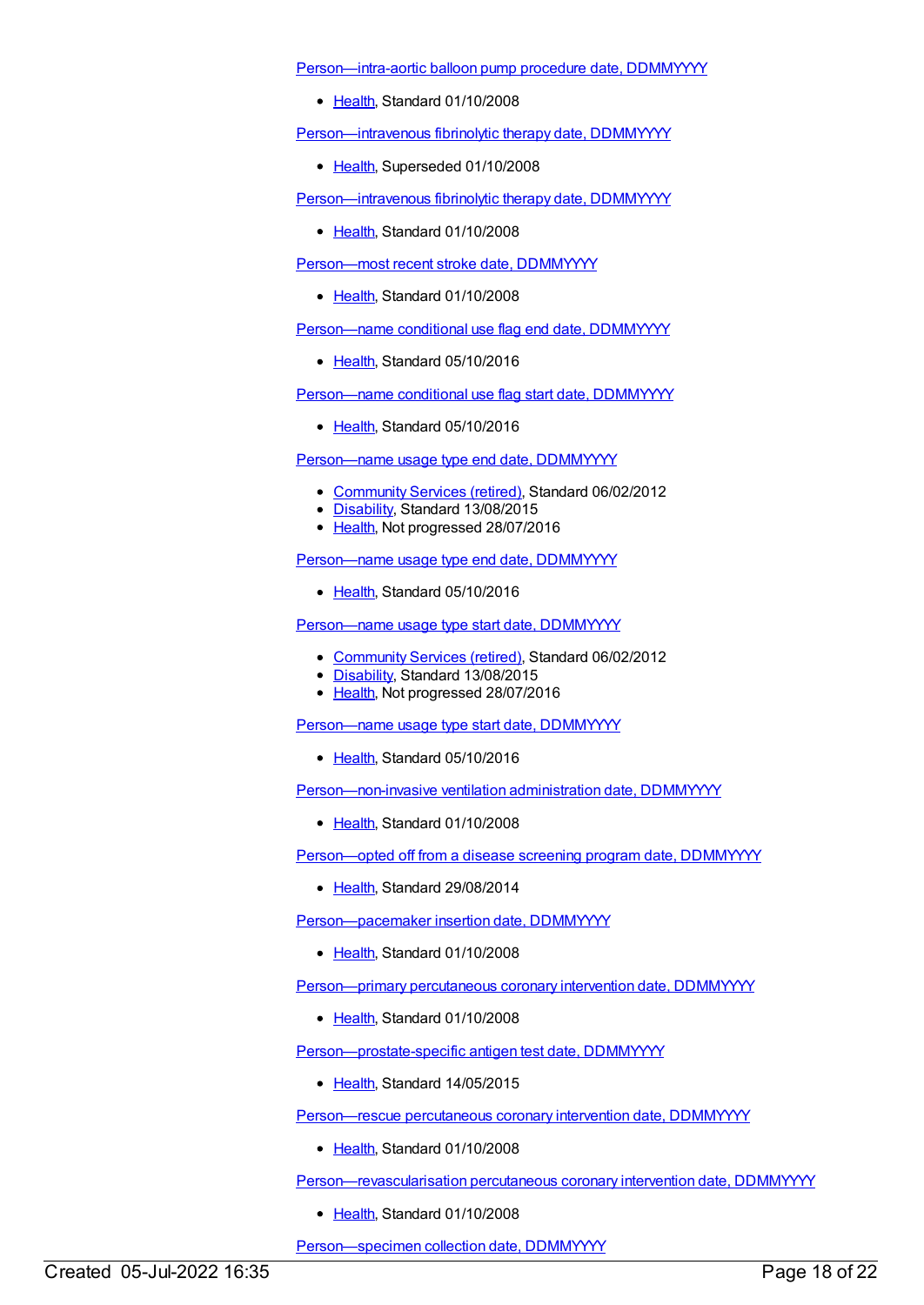• [Health](https://meteor.aihw.gov.au/RegistrationAuthority/12), Standard 15/11/2012

[Person—suspended](https://meteor.aihw.gov.au/content/576728) participation from a disease screening program date, **DDMMYYYY** 

• [Health](https://meteor.aihw.gov.au/RegistrationAuthority/12), Standard 29/08/2014

[Person—troponin](https://meteor.aihw.gov.au/content/285021) level measured date, DDMMYYYY

• [Health](https://meteor.aihw.gov.au/RegistrationAuthority/12), Superseded 01/10/2008

[Person—troponin](https://meteor.aihw.gov.au/content/359422) level measured date, DDMMYYYY

• [Health](https://meteor.aihw.gov.au/RegistrationAuthority/12), Standard 01/10/2008

Pharmaceutical Benefits Scheme (PBS) [prescription—date](https://meteor.aihw.gov.au/content/602772) of prescribing, **DDMMYYYY** 

[Commonwealth](https://meteor.aihw.gov.au/RegistrationAuthority/10) Department of Health, Standard 17/12/2015

Pharmaceutical Benefits Scheme (PBS) prescription-date of supply, DDMMYYYY

• [Commonwealth](https://meteor.aihw.gov.au/RegistrationAuthority/10) Department of Health, Standard 17/12/2015

Pharmaceutical Benefits Scheme (PBS) [prescription—record](https://meteor.aihw.gov.au/content/602774) extract date, **DDMMYYYY** 

[Commonwealth](https://meteor.aihw.gov.au/RegistrationAuthority/10) Department of Health, Standard 17/12/2015

Pregnancy (last [previous\)—pregnancy](https://meteor.aihw.gov.au/content/270002) completion date, DDMMYYYY

• [Health](https://meteor.aihw.gov.au/RegistrationAuthority/12), Standard 01/03/2005

[Pregnancy—abortion](https://meteor.aihw.gov.au/content/507755) commenced date, DDMMYYYY

• WA [Health](https://meteor.aihw.gov.au/RegistrationAuthority/2), Standard 04/03/2014

[Pregnancy—first](https://meteor.aihw.gov.au/content/270038) day of the last menstrual period, date DDMMYYYY

• [Health](https://meteor.aihw.gov.au/RegistrationAuthority/12), Standard 01/03/2005

Prison [dischargee—expected](https://meteor.aihw.gov.au/content/482401) date of release, DDMMYYYY

• [Health](https://meteor.aihw.gov.au/RegistrationAuthority/12), Standard 19/11/2015

[Prison—smoke-free](https://meteor.aihw.gov.au/content/620408) facility commencement date, DDMMYYYY

• [Health](https://meteor.aihw.gov.au/RegistrationAuthority/12), Standard 28/04/2016

Public dental waiting list [episode—date](https://meteor.aihw.gov.au/content/446601) of first visit, DDMMYYYY

- ACT Health [\(retired\)](https://meteor.aihw.gov.au/RegistrationAuthority/9), Candidate 08/08/2018
- [Health](https://meteor.aihw.gov.au/RegistrationAuthority/12), Standard 02/08/2012

Public dental waiting list [episode—date](https://meteor.aihw.gov.au/content/428965) of offer of dental care, DDMMYYYY

- ACT Health [\(retired\)](https://meteor.aihw.gov.au/RegistrationAuthority/9), Candidate 08/08/2018
- [Health](https://meteor.aihw.gov.au/RegistrationAuthority/12), Standard 02/08/2012

Public dental waiting list [episode—listing](https://meteor.aihw.gov.au/content/428485) date for care, DDMMYYYY

- ACT Health [\(retired\)](https://meteor.aihw.gov.au/RegistrationAuthority/9), Candidate 08/08/2018
- [Health](https://meteor.aihw.gov.au/RegistrationAuthority/12), Standard 02/08/2012

[Record—date](https://meteor.aihw.gov.au/content/573129) of certification by an authorised person, DDMMYYYY

• [Indigenous](https://meteor.aihw.gov.au/RegistrationAuthority/6), Standard 16/09/2014

[Referral—referral](https://meteor.aihw.gov.au/content/492513) discharge date, DDMMYYYY

• WA [Health](https://meteor.aihw.gov.au/RegistrationAuthority/2), Standard 19/03/2015

[Referral—referral](https://meteor.aihw.gov.au/content/270005) receipt date, DDMMYYYY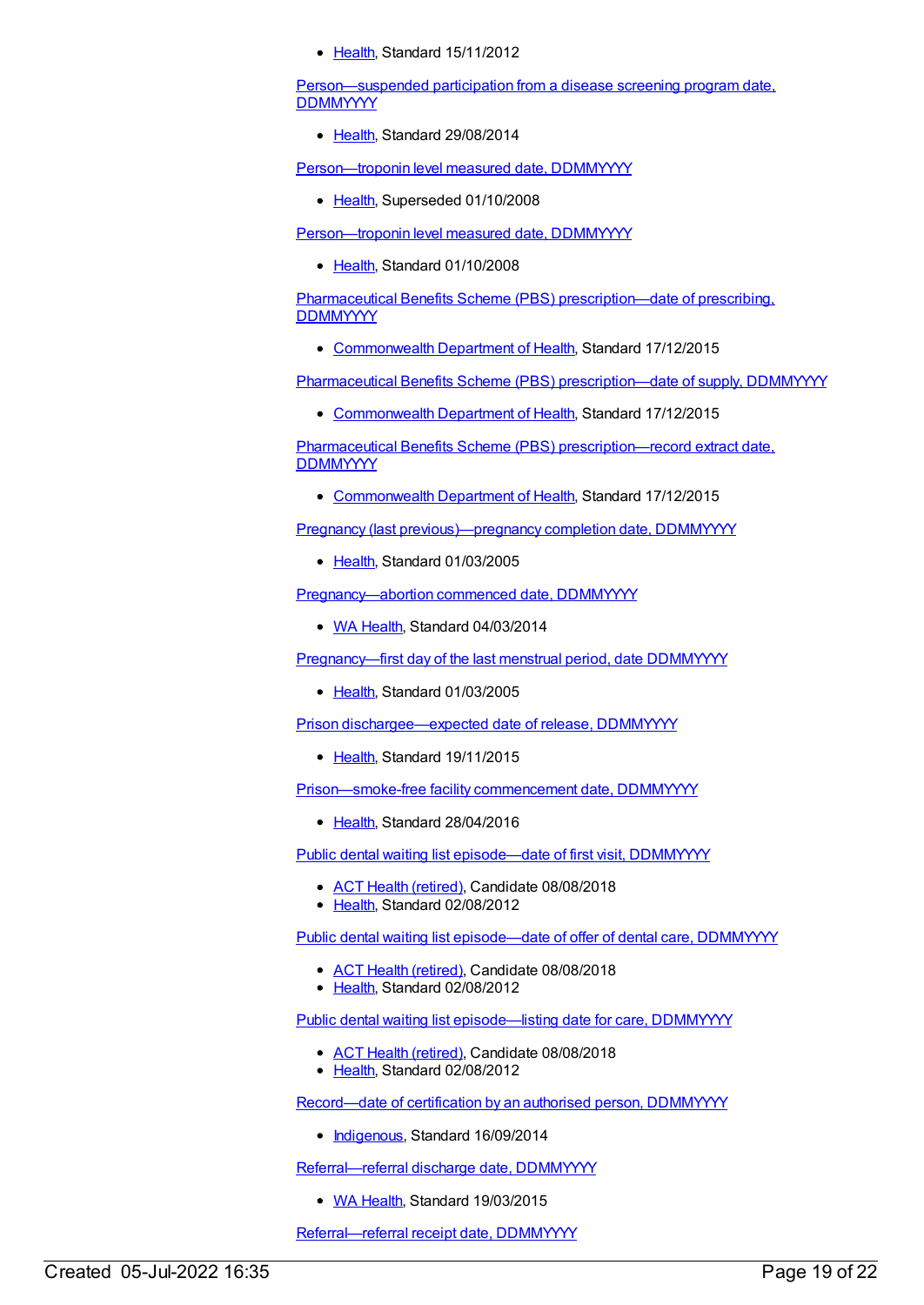- [Community](https://meteor.aihw.gov.au/RegistrationAuthority/1) Services (retired), Standard 01/03/2005
- [Health](https://meteor.aihw.gov.au/RegistrationAuthority/12), Candidate 13/05/2008
- [Tasmanian](https://meteor.aihw.gov.au/RegistrationAuthority/15) Health, Standard 23/11/2016

[Referral—referral](https://meteor.aihw.gov.au/content/572266) received date, DDMMYYYY

• WA [Health](https://meteor.aihw.gov.au/RegistrationAuthority/2), Standard 19/03/2015

[Referral—referral](https://meteor.aihw.gov.au/content/663262) received date, DDMMYYYY

• WA [Health](https://meteor.aihw.gov.au/RegistrationAuthority/2), Standard 01/06/2017

Residential [stay—episode](https://meteor.aihw.gov.au/content/534061) start date, DDMMYYYY

- ACT Health [\(retired\)](https://meteor.aihw.gov.au/RegistrationAuthority/9), Candidate 09/08/2018
- [Health](https://meteor.aihw.gov.au/RegistrationAuthority/12), Superseded 16/01/2020

Residential [stay—episode](https://meteor.aihw.gov.au/content/723256) start date, DDMMYYYY

• [Health](https://meteor.aihw.gov.au/RegistrationAuthority/12), Standard 16/01/2020

Residential [stay—episode](https://meteor.aihw.gov.au/content/269953) start date, DDMMYYYY

• [Health](https://meteor.aihw.gov.au/RegistrationAuthority/12), Superseded 07/03/2014

Service contact-service contact date, DDMMYYYY

- [Health](https://meteor.aihw.gov.au/RegistrationAuthority/12), Standard 01/03/2005
- [Indigenous](https://meteor.aihw.gov.au/RegistrationAuthority/6), Incomplete 18/10/2012
- National Health [Performance](https://meteor.aihw.gov.au/RegistrationAuthority/8) Authority (retired), Retired 01/07/2016

Service [contact—service](https://meteor.aihw.gov.au/content/681336) date, DDMMYYYY

• [Health](https://meteor.aihw.gov.au/RegistrationAuthority/12), Superseded 17/12/2021

Service [contact—service](https://meteor.aihw.gov.au/content/614184) date, DDMMYYYY

- [Health](https://meteor.aihw.gov.au/RegistrationAuthority/12), Superseded 25/01/2018
- [Independent](https://meteor.aihw.gov.au/RegistrationAuthority/3) Hospital Pricing Authority, Standard 16/03/2016

Service contact-service date, DDMMYYYY

• [Health](https://meteor.aihw.gov.au/RegistrationAuthority/12), Standard 17/12/2021

Service [episode—episode](https://meteor.aihw.gov.au/content/692003) end date, DDMMYYYY

- [Disability](https://meteor.aihw.gov.au/RegistrationAuthority/16), Standard 05/07/2019
- [Homelessness](https://meteor.aihw.gov.au/RegistrationAuthority/14), Standard 10/08/2018

Service [episode—episode](https://meteor.aihw.gov.au/content/270160) end date, DDMMYYYY

- [Community](https://meteor.aihw.gov.au/RegistrationAuthority/1) Services (retired), Standard 01/03/2005
- [Disability](https://meteor.aihw.gov.au/RegistrationAuthority/16), Superseded 05/07/2019
- [Homelessness](https://meteor.aihw.gov.au/RegistrationAuthority/14), Superseded 10/08/2018
- Housing [assistance](https://meteor.aihw.gov.au/RegistrationAuthority/11), Standard 23/08/2010

Service [episode—episode](https://meteor.aihw.gov.au/content/338558) start date, DDMMYYYY

- [Community](https://meteor.aihw.gov.au/RegistrationAuthority/1) Services (retired), Standard 16/05/2006
- [Disability](https://meteor.aihw.gov.au/RegistrationAuthority/16), Superseded 05/07/2019
- [Homelessness](https://meteor.aihw.gov.au/RegistrationAuthority/14), Superseded 10/08/2018
- Housing [assistance](https://meteor.aihw.gov.au/RegistrationAuthority/11), Standard 23/08/2010

Service [episode—episode](https://meteor.aihw.gov.au/content/651687) start date, DDMMYYYY

- [Children](https://meteor.aihw.gov.au/RegistrationAuthority/17) and Families, Standard 22/11/2016
- [Disability](https://meteor.aihw.gov.au/RegistrationAuthority/16), Standard 05/07/2019
- [Homelessness](https://meteor.aihw.gov.au/RegistrationAuthority/14), Standard 10/08/2018

Service event-accommodation period end date, DDMMYYYY

• [Homelessness](https://meteor.aihw.gov.au/RegistrationAuthority/14), Standard 10/08/2018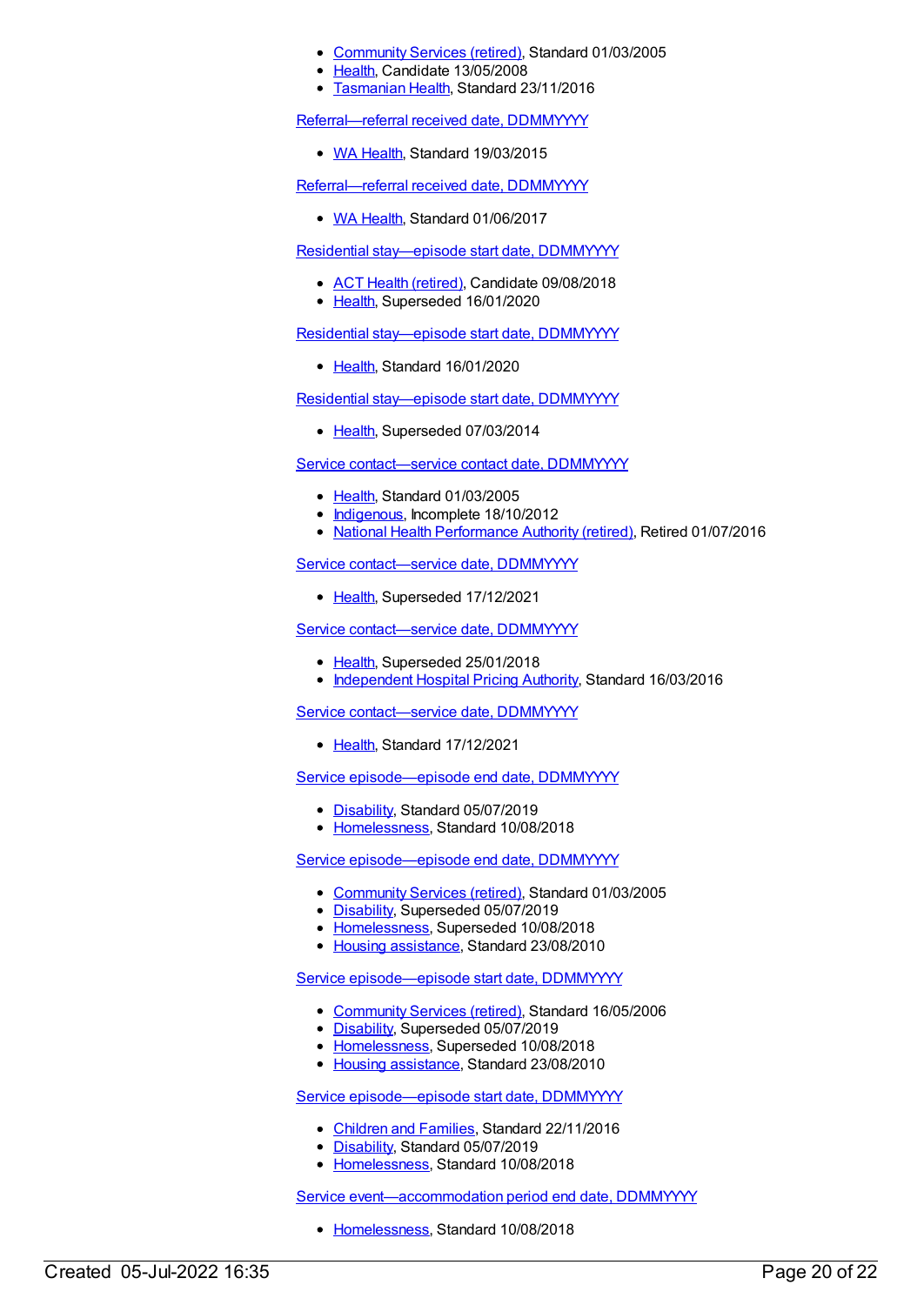Service [event—accommodation](https://meteor.aihw.gov.au/content/347334) period end date, DDMMYYYY

- [Community](https://meteor.aihw.gov.au/RegistrationAuthority/1) Services (retired), Standard 30/11/2007
- [Homelessness](https://meteor.aihw.gov.au/RegistrationAuthority/14), Superseded 10/08/2018
- Housing [assistance](https://meteor.aihw.gov.au/RegistrationAuthority/11), Standard 23/08/2010

Service [event—accommodation](https://meteor.aihw.gov.au/content/691810) period start date, DDMMYYYY

• [Homelessness](https://meteor.aihw.gov.au/RegistrationAuthority/14), Standard 10/08/2018

Service [event—accommodation](https://meteor.aihw.gov.au/content/348138) period start date, DDMMYYYY

- [Community](https://meteor.aihw.gov.au/RegistrationAuthority/1) Services (retired), Standard 30/11/2007
- [Homelessness](https://meteor.aihw.gov.au/RegistrationAuthority/14), Superseded 10/08/2018
- Housing [assistance](https://meteor.aihw.gov.au/RegistrationAuthority/11), Standard 23/08/2010

Service [event—assessment](https://meteor.aihw.gov.au/content/269943) date, DDMMYYYY

- [Community](https://meteor.aihw.gov.au/RegistrationAuthority/1) Services (retired), Standard 01/03/2005
- [Disability](https://meteor.aihw.gov.au/RegistrationAuthority/16), Standard 13/08/2015

Service [event—assistance](https://meteor.aihw.gov.au/content/270042) received date, DDMMYYYY

- [Community](https://meteor.aihw.gov.au/RegistrationAuthority/1) Services (retired), Standard 01/03/2005
- Housing [assistance](https://meteor.aihw.gov.au/RegistrationAuthority/11), Standard 01/05/2013

Service [event—assistance](https://meteor.aihw.gov.au/content/270043) request date, DDMMYYYY

- [Community](https://meteor.aihw.gov.au/RegistrationAuthority/1) Services (retired), Standard 01/03/2005
- [Homelessness](https://meteor.aihw.gov.au/RegistrationAuthority/14), Superseded 10/08/2018
- Housing [assistance](https://meteor.aihw.gov.au/RegistrationAuthority/11), Standard 23/08/2010

Service event-assistance request date, DDMMYYYY

[Homelessness](https://meteor.aihw.gov.au/RegistrationAuthority/14), Standard 10/08/2018

Service event-date assistance received, [DDMMYYYY](https://meteor.aihw.gov.au/content/387632)

• Housing [assistance](https://meteor.aihw.gov.au/RegistrationAuthority/11), Recorded 01/10/2012

Service event-date of Medicare service, [DDMMYYYY](https://meteor.aihw.gov.au/content/603319)

• [Commonwealth](https://meteor.aihw.gov.au/RegistrationAuthority/10) Department of Health, Standard 14/10/2015

Service event—date of service, [DDMMYYYY](https://meteor.aihw.gov.au/content/527660)

• [Indigenous](https://meteor.aihw.gov.au/RegistrationAuthority/6), Standard 18/02/2015

Service event—first service contact date, [DDMMYYYY](https://meteor.aihw.gov.au/content/270163)

- [Community](https://meteor.aihw.gov.au/RegistrationAuthority/1) Services (retired), Standard 01/03/2005
- [Homelessness](https://meteor.aihw.gov.au/RegistrationAuthority/14), Superseded 10/08/2018
- Housing [assistance](https://meteor.aihw.gov.au/RegistrationAuthority/11), Standard 23/08/2010

Service event—first service contact date, [DDMMYYYY](https://meteor.aihw.gov.au/content/692122)

- [Homelessness](https://meteor.aihw.gov.au/RegistrationAuthority/14), Standard 10/08/2018
- Youth [Justice](https://meteor.aihw.gov.au/RegistrationAuthority/4), Standard 15/02/2022

Service event—last service provision date, [DDMMYYYY](https://meteor.aihw.gov.au/content/692130)

• [Homelessness](https://meteor.aihw.gov.au/RegistrationAuthority/14), Standard 10/08/2018

Service event-last service provision date, [DDMMYYYY](https://meteor.aihw.gov.au/content/323253)

- [Community](https://meteor.aihw.gov.au/RegistrationAuthority/1) Services (retired), Standard 29/04/2006
- [Disability](https://meteor.aihw.gov.au/RegistrationAuthority/16), Standard 07/10/2014
- [Homelessness](https://meteor.aihw.gov.au/RegistrationAuthority/14), Superseded 10/08/2018
- Housing [assistance](https://meteor.aihw.gov.au/RegistrationAuthority/11), Standard 23/08/2010

Service event-living [arrangement](https://meteor.aihw.gov.au/content/474223) end date, DDMMYYYY

[Children](https://meteor.aihw.gov.au/RegistrationAuthority/17) and Families, Standard 22/11/2016